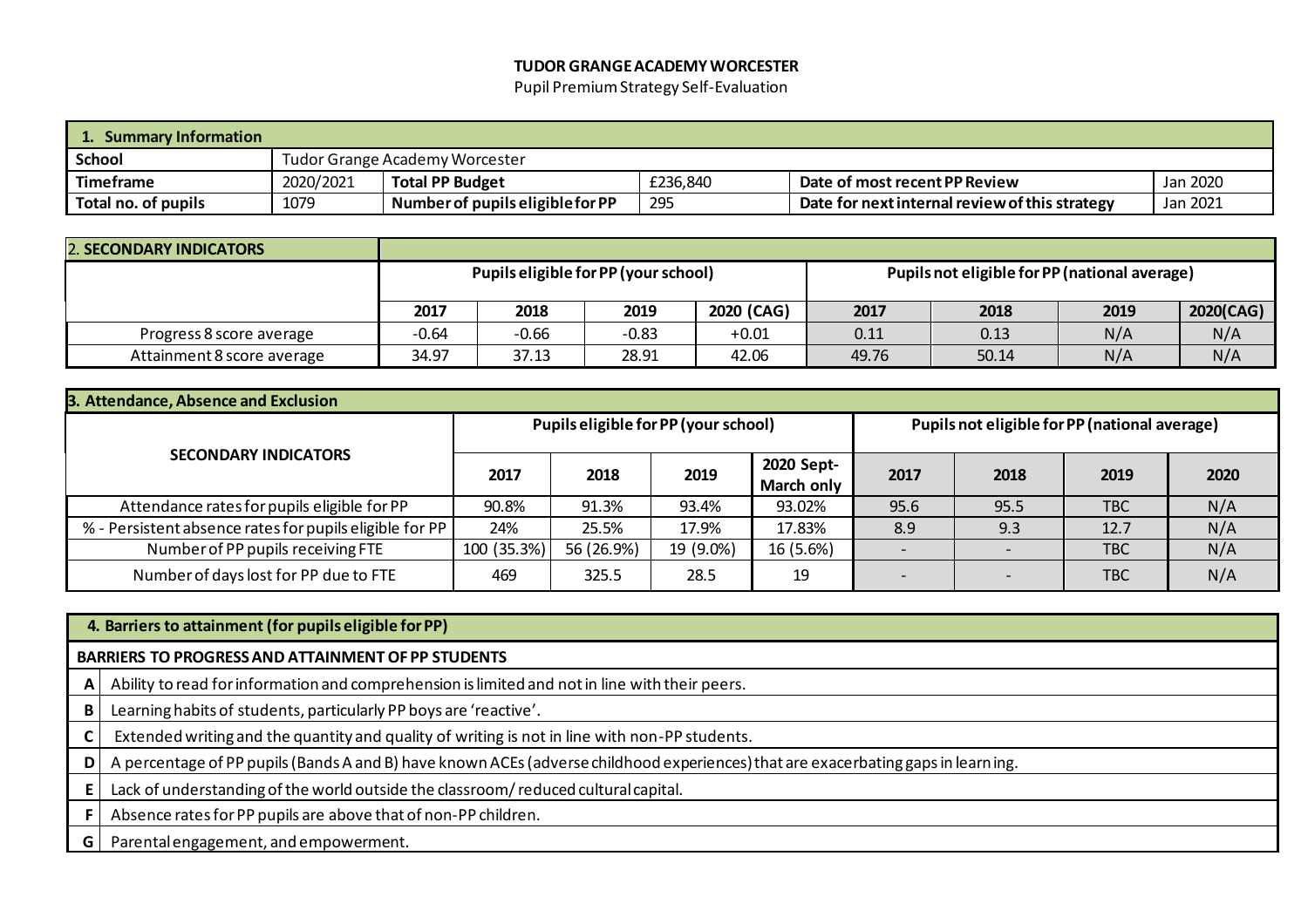|             | <b>6. Objectives</b>                                                                                                                                                                                                                   |                                                                                                                                                                                                                                                                                                                                                                                                                                                                                                                                                                                                                                                                                                                                                          |                                                                                                                                                                                                                                                                                                                                                                                  |
|-------------|----------------------------------------------------------------------------------------------------------------------------------------------------------------------------------------------------------------------------------------|----------------------------------------------------------------------------------------------------------------------------------------------------------------------------------------------------------------------------------------------------------------------------------------------------------------------------------------------------------------------------------------------------------------------------------------------------------------------------------------------------------------------------------------------------------------------------------------------------------------------------------------------------------------------------------------------------------------------------------------------------------|----------------------------------------------------------------------------------------------------------------------------------------------------------------------------------------------------------------------------------------------------------------------------------------------------------------------------------------------------------------------------------|
| Objective   |                                                                                                                                                                                                                                        | Measurable success criteria                                                                                                                                                                                                                                                                                                                                                                                                                                                                                                                                                                                                                                                                                                                              | <b>Impact Review</b>                                                                                                                                                                                                                                                                                                                                                             |
| А.          | PP students become<br>confident readers.                                                                                                                                                                                               | QA shows PP students including band A and band B students<br>$\bullet$<br>accessing reading as an integral part of their learning in line with their $\left  \bullet \right $<br>peer.<br>The reading ages [standardised reading age] of PP children improve to<br>$\bullet$<br>be in line with their peers.                                                                                                                                                                                                                                                                                                                                                                                                                                             | QA Student Voice: Week Beg. 23.11, 30.11<br>lo<br>QA Dept. Drop ins: Week Beg: 11.1., 18.1<br>Deep Dive (Language): 25.1.21<br>Reading assessments three time a year for 7-10                                                                                                                                                                                                    |
| В           | To establish highly<br>'proactive' habits in<br>student's approach to<br>learning particularly in PP<br>boys.                                                                                                                          | • Proactivity data indicates that learning habits of PP students including $\bullet$<br>boys and SEND are in line with their peers.<br>QA indicates proactive attitudes to learning in line with their peers.<br>$\bullet$<br>PP students including band A and band B students are accessing<br>$\bullet$<br>online content in line with their peers.<br>• PP students including band A and band B students are completing<br>online learning in line with their peers.                                                                                                                                                                                                                                                                                  | Half termly proactivity data<br>QA Learning Walks 28/09,<br>QA Student Voice: Week Beg. 23.11, 30.11<br>QA Dept. Drop ins: Week Beg: 11.1., 18.1<br>Trust QA Deep Dive (Curriculum): 16.11.20<br>Trust QA Deep Dive (Language): 25.1.21<br>Trust QA Deep Dive (Learning Habits): 3.5.21<br>Half Termly SMH analysis<br>Half Termly analysis of home learning catch up referrals. |
| $\mathsf C$ | Implement a high quality<br>curriculum that supports<br>the development of<br>extended writing,<br>particularly for PP<br>students, to ensure the<br>quality and quantity of<br>their extended writing is<br>in line with their peers. | Lesson QA indicate quality of teaching of all teachers is at least "on<br>$\bullet$<br>track".<br>Book Looks identify there is no clear difference in the quality and<br>quantity of written work produced by PP students including students<br>in band a and b and their peers.<br>RPGs indicate that PP students including students in band A and B are<br>$\bullet$<br>making at least expected progress.                                                                                                                                                                                                                                                                                                                                             | QA Learning Walks 28/09,<br>QA Dept. Drop ins: Week Beg: 11.1., 18.1<br>Book Looks 23/11, 22/2, 21/06<br>Trust QA - Curriculum 17/11<br>TRUST QA - Reading and Writing 27.1<br>Trust QA - Home Learning 3/05<br>CA checkpoints / RPGS analysis: Terms 2 and 4<br>End of Year exam data / RPGS analysis                                                                           |
| D.          | To provide the quality of<br>curriculum, and effective<br>targeted interventions to<br>ensure PP pupils who<br>have known ACEs (Bands<br>A and B) progress and<br>achieve in line with their<br>peers.                                 | Lesson QA indicates quality of teaching of all teachers is at least "on<br>$\bullet$<br>track".<br>Book Looks identify there is no clear difference in the quality and<br>$\bullet$<br>quantity of written work produced by PP students including students<br>in band a and b and their peers.<br>RPGs indicate that PP students including students in band A and B are  <br>$\bullet$<br>making at least expected progress.<br>• Year 11 PP students including band A and band B students taking part  .<br>in NTP are able close their achievement gap in the subject they<br>receive mentoring for (English or Maths).<br>The proportion of interventions with an impact score of >3.5 [out of 5] <sup><math>\bullet</math></sup><br>is at least 80%. | Termly T & L Report<br>QA Learning Walks 28/09,<br>QA Dept. Drop ins: Week Beg: 11.1.21<br>Book Looks 23/11, 22/2, 21/06<br>Trust QA - Curriculum 17/11<br>TRUST QA - Reading and Writing 27.1<br>Trust QA - Home Learning 3/05<br>CA checkpoints / RPGS analysis: Terms 2 and 4<br>End of Year exam data / RPGS analysis<br>Assessment 1/ Mock data / RPGS analysis             |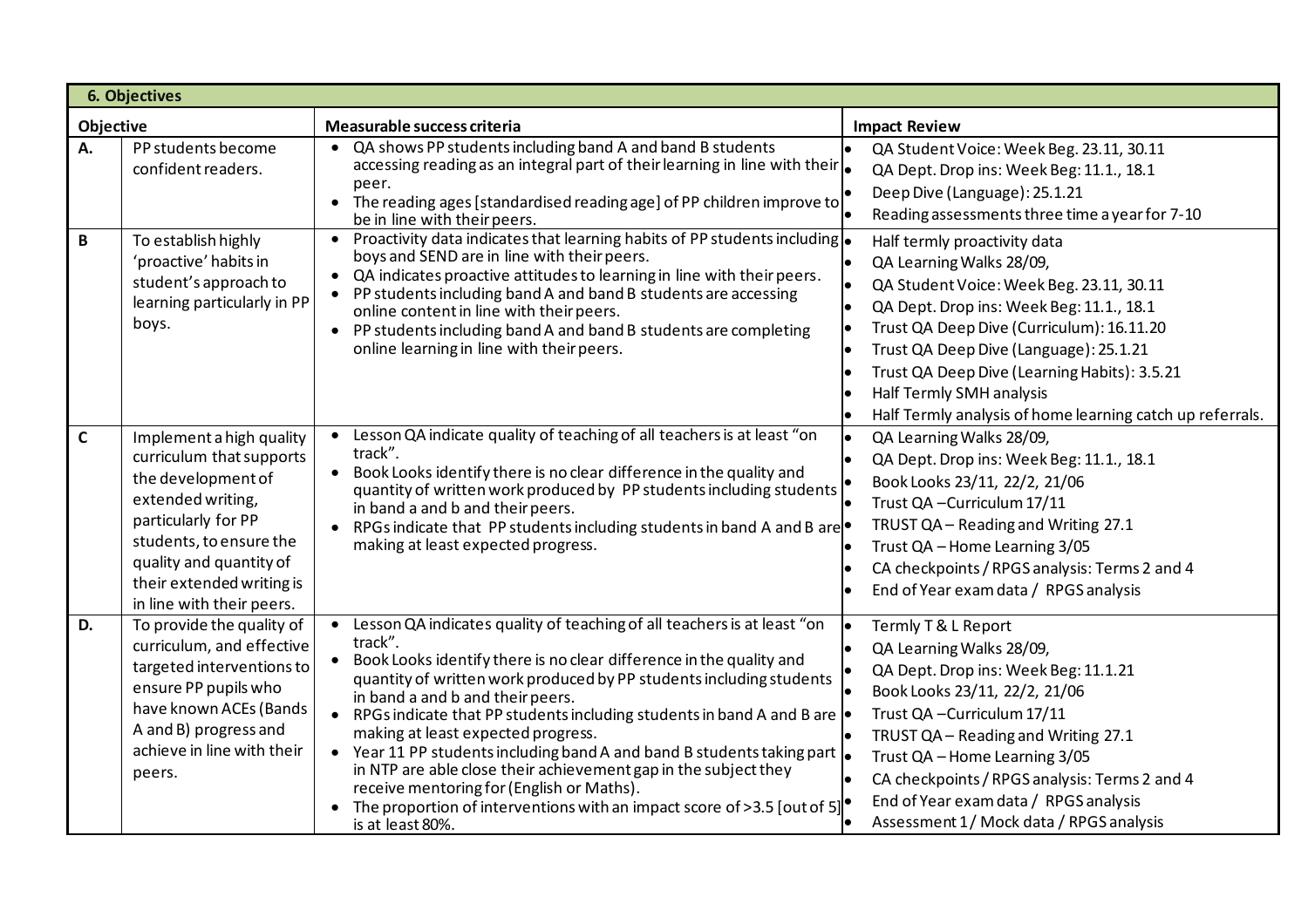|    | Increase the cultural<br>capital of PP students<br>including band A and<br>band B students.                                                                              | 100% of PP students have accessed a cultural experience or visit of<br>some kind during the academic year.<br>80% of PP students attend some enrichment activity/club.<br>100% of Band A students have had a funded cultural experience<br>100% of Band B students have taken part in a cultural experience                           | Student voice w/b 28/09 and 23/11<br>Half Termly review of PP students accessing cultural<br>experience or visit<br>Half Termly review of enrichment activity / club registers |
|----|--------------------------------------------------------------------------------------------------------------------------------------------------------------------------|---------------------------------------------------------------------------------------------------------------------------------------------------------------------------------------------------------------------------------------------------------------------------------------------------------------------------------------|--------------------------------------------------------------------------------------------------------------------------------------------------------------------------------|
| F. | To provide highly<br>effective systems of<br>welfare support to ensure<br>PP student's attendance<br>is in line with their peers.                                        | PP attendance improves to be in line with their peers >95%.<br>PP persistent absence falls to be in line with the national average.<br>• The proportion of PP students who have at least 1 FTE<10%.<br>The proportion of PP students who have multiple FTE is <5%.<br>• The number of days lost to FTE for PP students reduces to <10 | Half termly review of attendance data including Pas and<br>students on PAPs<br>Half Termly behaviour analysis                                                                  |
| F. | Strong lines of<br>communication and<br>support for parents of PP<br>students ensure they<br>engage fully with the<br>school and feel<br>empowered to have their<br>say. | 100% of PP parents/guardians receive personal feedback on their<br>child's progress in an accessible way.<br>CiN and CP parents have positive working relationships with school.<br>• 100% of all Band A or B families referred to Tudor Family Support<br>Worker engage, and develops a healthy working relationship.                | • Half-termly review of parental engagement (of PP<br>students).<br>Feedback from CORE group meetings and ChS feedback<br>• Tudor Family Support Worker case reviews.          |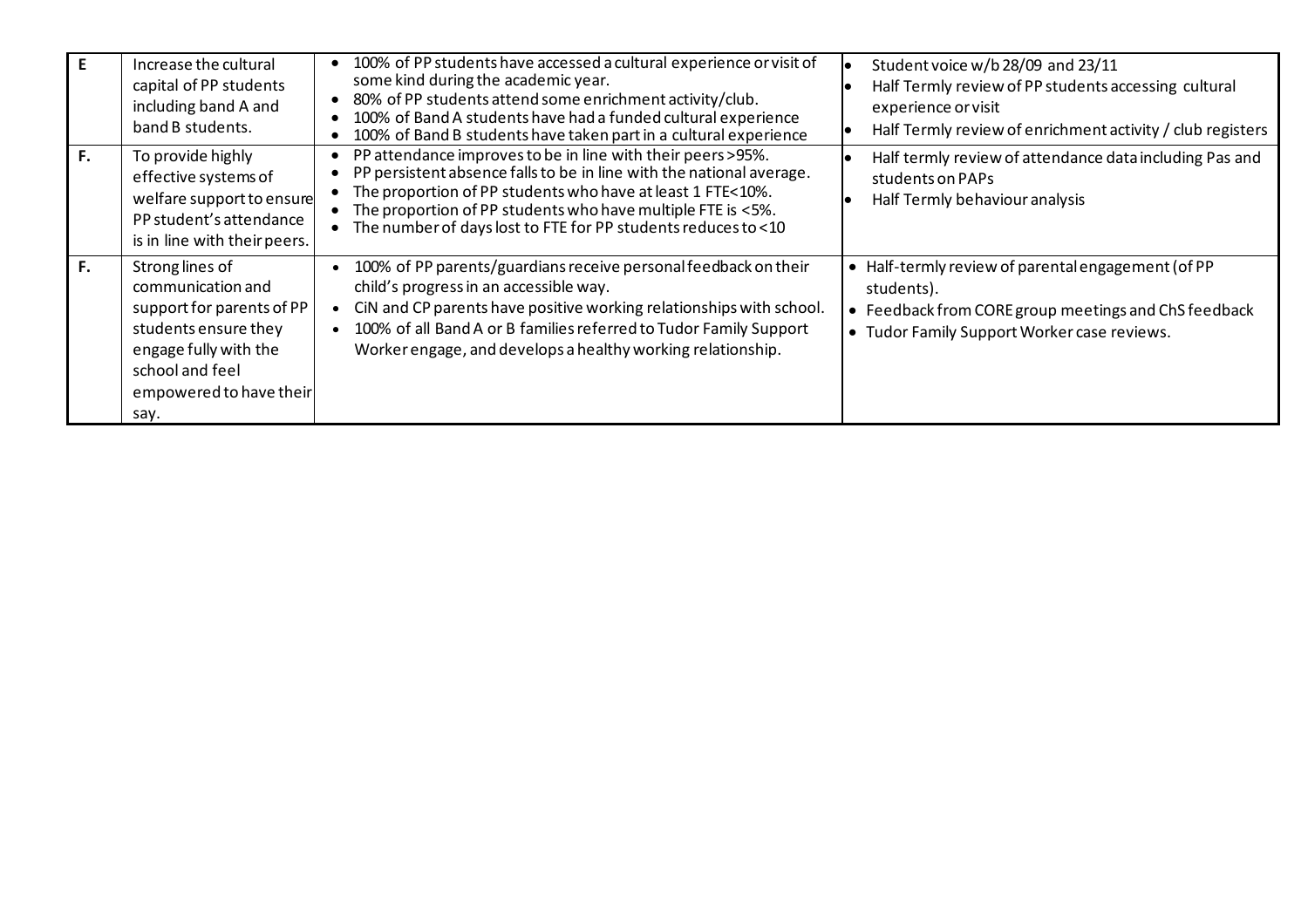| 7. Strategies / Planned Expenditure                               |                                                  |                                                                                 |                                                            |       |                    |  |  |  |  |  |
|-------------------------------------------------------------------|--------------------------------------------------|---------------------------------------------------------------------------------|------------------------------------------------------------|-------|--------------------|--|--|--|--|--|
| A - PP children become confident readers                          |                                                  |                                                                                 |                                                            |       |                    |  |  |  |  |  |
| <b>Action</b>                                                     | <b>Evidence / Rationale for</b><br><b>Choice</b> | <b>Implementation Timeline / Plan</b>                                           | <b>Costing Basis</b>                                       | Cost  | <b>Staff</b>       |  |  |  |  |  |
| Whole school reading strategies are                               | EEF toolkit indicates that                       | Half Term 2 Twilight: whole school CPD                                          | Twilight training of all                                   |       | WYE / OLF          |  |  |  |  |  |
| embedded to ensure 'reading for                                   | "reading comprehension"                          | launch of whole school reading strategy                                         | staff                                                      |       |                    |  |  |  |  |  |
| meaning' is explicitly taught through the strategies can generate |                                                  | 'reading for meaning'.                                                          | SLT / Subject Lead                                         |       | All teaching staff |  |  |  |  |  |
| curriculum. Through this consistency,                             | +6 months.                                       | Trust QA [deep dive] x 3                                                        | <b>Meeting time</b>                                        |       |                    |  |  |  |  |  |
| students will develop an understanding                            |                                                  | Further development of this work                                                | Department                                                 |       | <b>SLT/HODs</b>    |  |  |  |  |  |
| of how to read for meaning, and will                              | EEF toolkit indicates that                       | through College Leader / Subject Leads                                          | development time.                                          |       |                    |  |  |  |  |  |
| read with more confidence.                                        | "oral language                                   | coaching, department development, QA                                            | QA reviews.                                                |       | <b>Trust Leads</b> |  |  |  |  |  |
|                                                                   | interventions" can                               | analysis and whole school CPD.                                                  | <b>Trust Reviews</b>                                       |       |                    |  |  |  |  |  |
| Reading is a key feature of Tutor time                            | generate +5 months.                              | Half Termly Tutor time Programme                                                |                                                            |       | WYE / DEK          |  |  |  |  |  |
| programme to widen exposure, develop                              |                                                  | provides weekly reading resource                                                |                                                            |       |                    |  |  |  |  |  |
| vocabulary and strengthen cultural                                |                                                  | exploring case studies of real life                                             | Planning and creation<br>of resources. 30%                 | £9400 | All teaching staff |  |  |  |  |  |
| capital.                                                          |                                                  | examples of people that embody                                                  |                                                            |       |                    |  |  |  |  |  |
| PP students to have access to the                                 |                                                  | aspirational personal attributes.<br>Texts for use in class reading in English, | Tutor time 40 x 20misn<br>weekly                           |       | SEJ                |  |  |  |  |  |
| reading materials required in their                               |                                                  | purchased by the Academy; one class                                             |                                                            |       |                    |  |  |  |  |  |
| English study in and outside of the                               |                                                  | reader and one homework reader every                                            |                                                            |       |                    |  |  |  |  |  |
| classroom.                                                        |                                                  | term.                                                                           |                                                            |       |                    |  |  |  |  |  |
| Reading strategy / intervention                                   |                                                  | <b>Baseline assessments from previous</b>                                       |                                                            |       | <b>BDD</b>         |  |  |  |  |  |
| programmes targeted based on Star                                 |                                                  | academic year / Sept.                                                           |                                                            |       |                    |  |  |  |  |  |
| Reader reading assessment:                                        |                                                  | Reading assessments for years 7-10                                              | <b>Achievement team</b>                                    |       | <b>Achievement</b> |  |  |  |  |  |
| <b>Precision teaching</b>                                         |                                                  | three times a year.                                                             | leader planning, delivery                                  |       | <b>Team</b>        |  |  |  |  |  |
| <b>Rhetorical Reader</b>                                          |                                                  | 6 week targeted intervention                                                    | and analysis.                                              |       |                    |  |  |  |  |  |
| Reading between the lines                                         |                                                  | programme for students who are                                                  | - Achievement Team                                         |       |                    |  |  |  |  |  |
| Language for thinking                                             |                                                  | struggling to access the curriculum,                                            | intervention                                               |       |                    |  |  |  |  |  |
| <b>Mechanical reading</b>                                         |                                                  | identified through teacher observations,                                        | programmes, impact                                         |       |                    |  |  |  |  |  |
| Word aware/key vocabulary                                         |                                                  | data analysis or observation                                                    | reports, feedback to                                       |       |                    |  |  |  |  |  |
| Reading and text analysis<br>$\bullet$                            |                                                  | In class support from September to                                              | parents.                                                   |       |                    |  |  |  |  |  |
| In class support for Y7 student in W                              |                                                  | support transition processes for Y7.                                            |                                                            |       |                    |  |  |  |  |  |
| <b>Band supports vulnerable learners to</b>                       |                                                  | Reading ages, CATs testing used to                                              |                                                            |       |                    |  |  |  |  |  |
| access mainstream lessons. Support is                             |                                                  | inform support strategies in the                                                |                                                            |       |                    |  |  |  |  |  |
| targeted to include reading, scribing,                            |                                                  | classroom.                                                                      |                                                            |       |                    |  |  |  |  |  |
| over learning, pre vocab work,                                    |                                                  | Development of pupil profiles                                                   |                                                            |       |                    |  |  |  |  |  |
| withdrawal support work.                                          |                                                  |                                                                                 |                                                            |       |                    |  |  |  |  |  |
|                                                                   |                                                  |                                                                                 | <b>TOTAL PLANNED COST</b> (Excluding Staffing Costs) £9400 |       |                    |  |  |  |  |  |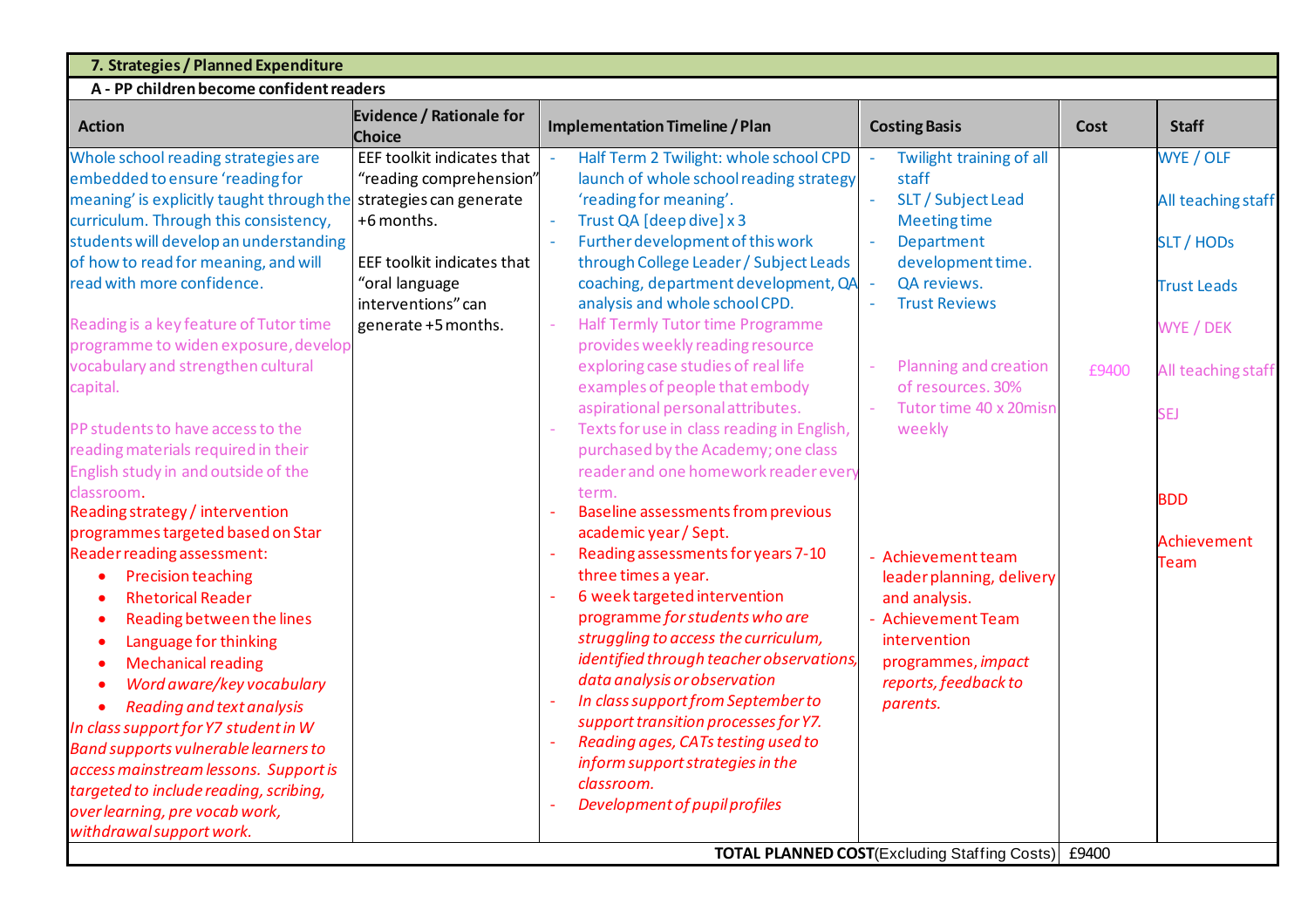| B- To establish highly 'proactive' habits in student's approach to learning particularly in PP boys                                                                         |                                                                                                                                                                                                                                                           |                                                                                                                                                                                                                                                                                               |                                                                                                                                                              |      |                                                                             |  |  |  |  |  |
|-----------------------------------------------------------------------------------------------------------------------------------------------------------------------------|-----------------------------------------------------------------------------------------------------------------------------------------------------------------------------------------------------------------------------------------------------------|-----------------------------------------------------------------------------------------------------------------------------------------------------------------------------------------------------------------------------------------------------------------------------------------------|--------------------------------------------------------------------------------------------------------------------------------------------------------------|------|-----------------------------------------------------------------------------|--|--|--|--|--|
| <b>Action</b>                                                                                                                                                               | <b>Evidence / Rationale for Choice</b>                                                                                                                                                                                                                    | <b>Implementation Timeline / Plan</b>                                                                                                                                                                                                                                                         | <b>Costing Basis</b>                                                                                                                                         | Cost | <b>Staff</b>                                                                |  |  |  |  |  |
| Implement quality first<br>teaching to elicit the three<br>proactive learning habits:<br>Curiosity, courage and<br>commitment and recognise<br>and celebrate these learning | EEF toolkit indicates that<br>'Metacognition and self-regulation' can<br>generate +7 months progress.<br>EEF toolkit indicates that "mastery<br>habits through their teaching. learning" can generate +5 months.<br>EEF toolkit indicates that "feedback" | <b>Whole school INSET</b><br>Further development of this work<br>through College Leader / Subject Leads<br>coaching, department development, QA<br>analysis and whole school CPD.<br>Trust QA [deep dive] x 3 with explicit<br>$\equiv$<br>focus for Deep dive 3.5.21                         | Twilight training of<br>all staff<br>SLT / Subject Lead<br><b>Meeting time</b><br>Department<br>development time.<br>QA reviews.<br>$\overline{\phantom{a}}$ |      | <b>TRN WYE</b><br><b>SLT HODS</b><br><b>All Staff</b><br><b>Trust Leads</b> |  |  |  |  |  |
| <b>Explicit focus on developing</b><br>students understanding of<br>the learning habits through<br>the Tutor Time Programme.                                                | can generate +8 months.                                                                                                                                                                                                                                   | A weekly focus in tutor time exploring<br>the three strands of proactivity:<br>Curiosity, courage, commitment.                                                                                                                                                                                | <b>Planning and</b><br>creation of<br>resources.<br>Tutor time 40 x<br>20misn weekly                                                                         |      | WYE / DEK<br>All teaching<br>staff                                          |  |  |  |  |  |
| student's progress in lessons.<br>Appropriate home learning is<br>set and monitored by<br>departments including the<br>use of moodle.                                       | High quality online learning is EEF toolkit indicates that "homework"<br>used to enhance and support (secondary)" can generate +5 months.                                                                                                                 | Whole school CPD on use of Moodle<br>through SMH.<br>Work with Middle leaders in<br>establishing home learning journeys<br>that run alongside learning journeys.<br>Senior and middle leaders continue to<br>work with the Trust and RLPs in<br>developing moodle.<br>Ongoing whole staff CPD | Time and support<br>from Trust and<br>RLPs.<br><b>Whole school CPD</b><br>5 x 30 mins<br><b>Funded revision</b><br>guides                                    |      | <b>WYE</b><br><b>HODs</b><br><b>All Staff</b>                               |  |  |  |  |  |
|                                                                                                                                                                             |                                                                                                                                                                                                                                                           |                                                                                                                                                                                                                                                                                               | <b>TOTAL PLANNED COST</b> (Excluding Staffing Costs)                                                                                                         |      |                                                                             |  |  |  |  |  |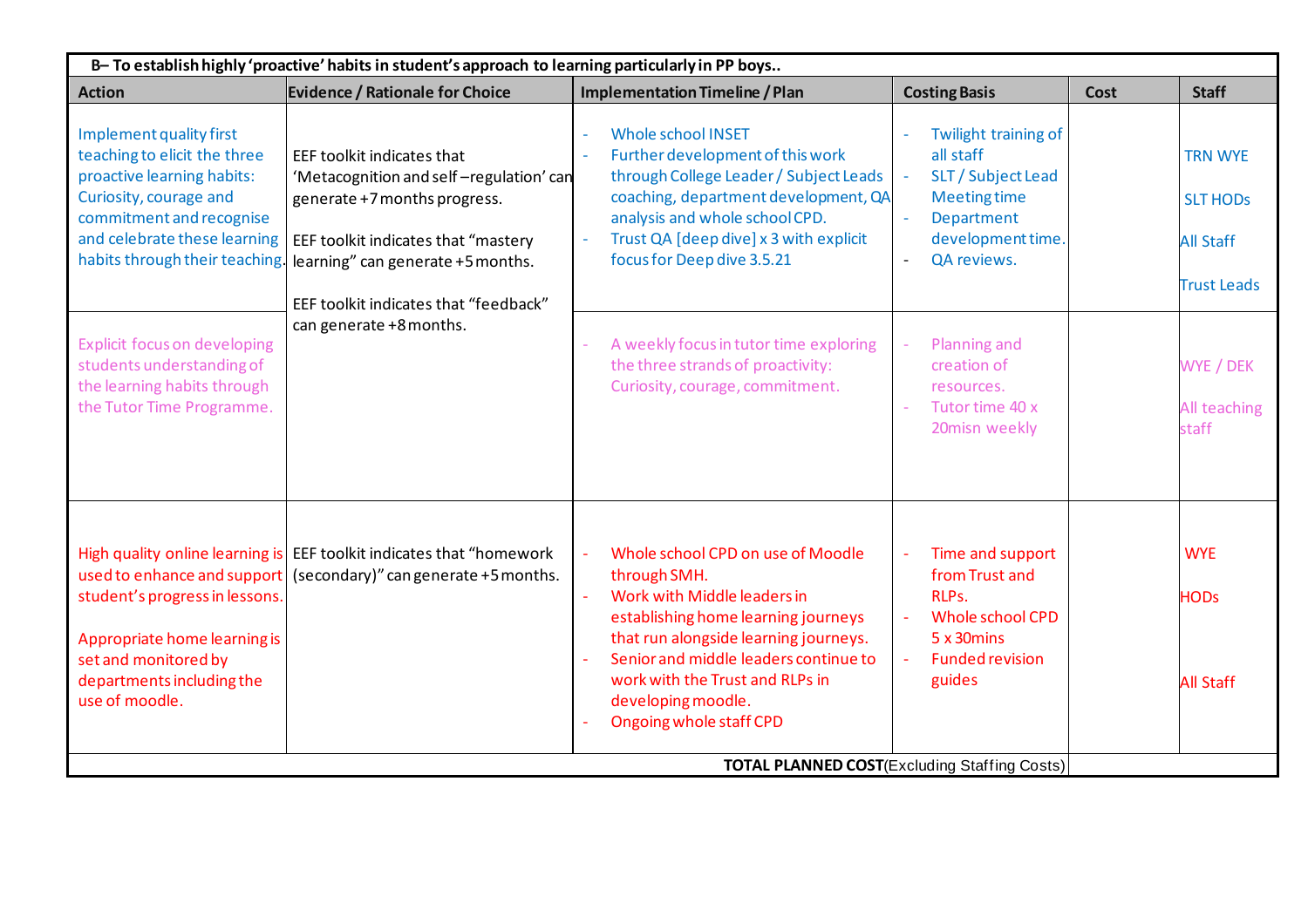**C– High quality curriculum that supports the development of extended writing, particularly for PP students, to ensure the quality and quantity of their extended writing is in line with their peers.**

| <b>Action</b>                  | <b>Evidence / Rationale for Choice</b>  | <b>Implementation Timeline / Plan</b>                              | <b>Costing Basis</b>                                 | <b>Cost</b>     | <b>Staff</b>       |
|--------------------------------|-----------------------------------------|--------------------------------------------------------------------|------------------------------------------------------|-----------------|--------------------|
| Implement quality first        | EEF toolkit indicates that              | <b>Whole school INSET</b>                                          | Twilight training of                                 |                 | <b>TRN HSC</b>     |
| teaching supporting student    | 'Metacognition and self-regulation' can | Further development of this work                                   | all staff                                            |                 |                    |
| mastery of extended writing.   | generate +7 months progress.            | through College Leader / Subject Leads                             | SLT / Subject Lead                                   |                 | <b>SLT HODS</b>    |
| Whole school strategies allow  |                                         | coaching, department development, QA                               | <b>Meeting time</b>                                  |                 |                    |
| for a consistent approach to   | EEF toolkit indicates that "mastery     | analysis and whole school CPD.                                     | Department                                           |                 | <b>All Staff</b>   |
| developing students            | learning" can generate +5 months.       | Trust QA [deep dive] x 3 with explicit<br>$\overline{\phantom{a}}$ | development time.                                    |                 |                    |
| understanding of extended      |                                         | focus on curriculum for Deep dive                                  | QA reviews.                                          |                 | <b>Trust Leads</b> |
| writing using the PEEL model.  | EEF toolkit indicates that "feedback"   | 17.11.20                                                           |                                                      |                 |                    |
|                                | can generate +8 months.                 |                                                                    |                                                      |                 |                    |
| A Clear and rigorous           |                                         |                                                                    |                                                      |                 |                    |
| assessment and feedback        |                                         |                                                                    |                                                      |                 |                    |
| processes places a priority on |                                         |                                                                    |                                                      |                 |                    |
| feedback and DIRT that         |                                         |                                                                    |                                                      |                 |                    |
| support the further            |                                         |                                                                    |                                                      |                 |                    |
| development of students        |                                         |                                                                    |                                                      |                 |                    |
| extended writing.              |                                         |                                                                    |                                                      |                 |                    |
|                                |                                         |                                                                    |                                                      |                 |                    |
| Implement a range of high-     |                                         | Text analysis and writing support                                  | A Team mentors,                                      | EES - 9hrs per  |                    |
| quality interventions to       |                                         | Training for use of IT to support exam                             | preparation of                                       | week (17        |                    |
| support students'              |                                         | preparation                                                        | materials                                            | students) =     |                    |
| opportunities to develop       |                                         | <b>Neo Notebooks</b>                                               | Planning                                             | £4000           |                    |
| writing skills.                |                                         | Dyslexia pathway support for extended                              | <b>Resources</b>                                     |                 |                    |
|                                |                                         | writing and understanding                                          |                                                      | <b>BDD-9hrs</b> |                    |
|                                |                                         |                                                                    |                                                      | perweek         |                    |
|                                |                                         |                                                                    |                                                      | £4,000          |                    |
|                                |                                         |                                                                    |                                                      |                 |                    |
|                                |                                         |                                                                    |                                                      |                 |                    |
|                                |                                         |                                                                    |                                                      |                 |                    |
|                                |                                         |                                                                    |                                                      |                 |                    |
|                                |                                         |                                                                    | <b>TOTAL PLANNED COST</b> (Excluding Staffing Costs) | £8000           |                    |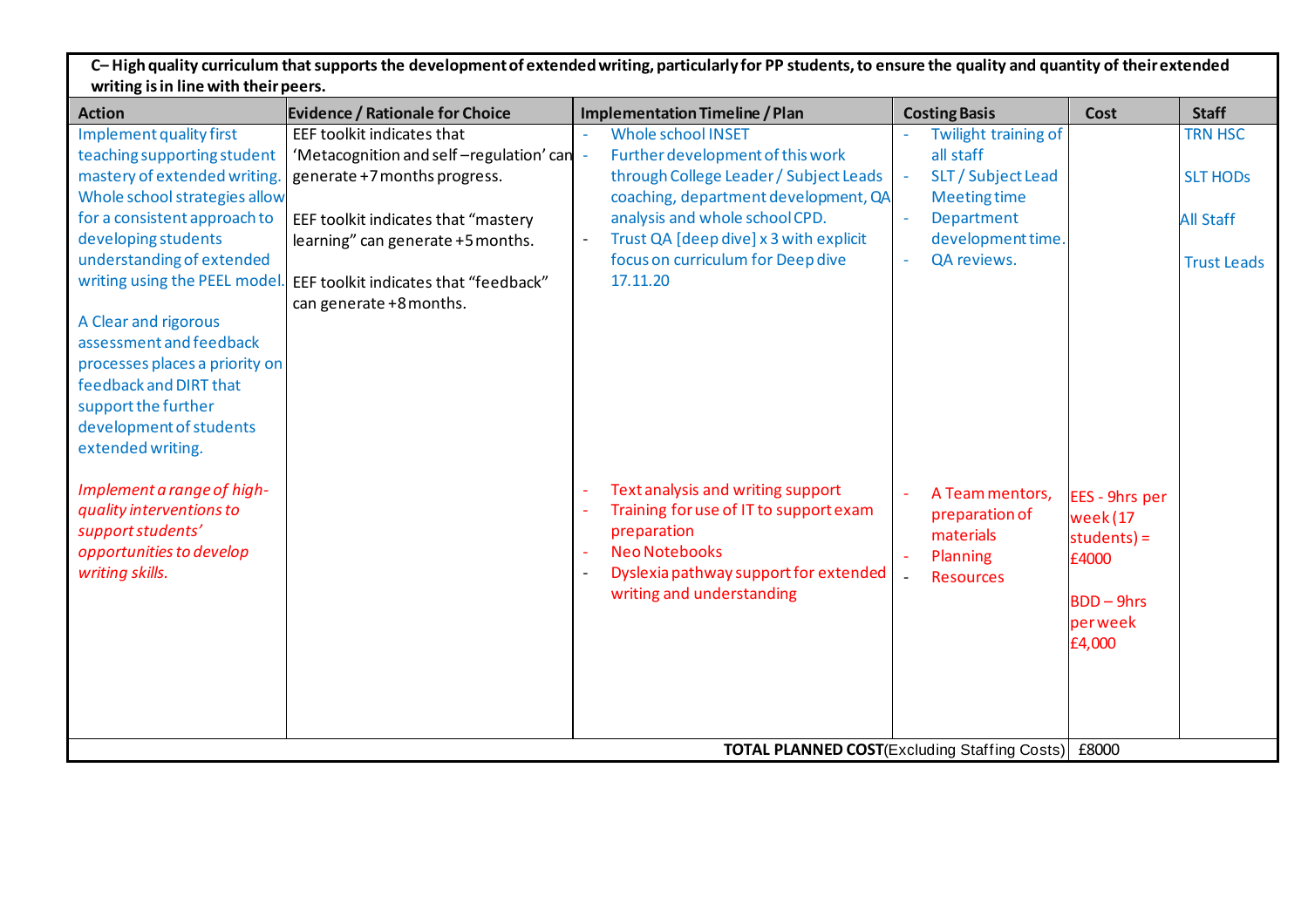| D- Quality of curriculum, and effective targeted interventions to ensure PP pupils who have known ACEs (Bands A and B) progress and achieve in line with their peers.                                                                                                                                                                                                                                                               |                                                                                                                                                                                                                                                      |                                                                                                                                                                                                                                                                                    |                                                                                                                                                                 |             |                                                                                           |  |  |  |  |
|-------------------------------------------------------------------------------------------------------------------------------------------------------------------------------------------------------------------------------------------------------------------------------------------------------------------------------------------------------------------------------------------------------------------------------------|------------------------------------------------------------------------------------------------------------------------------------------------------------------------------------------------------------------------------------------------------|------------------------------------------------------------------------------------------------------------------------------------------------------------------------------------------------------------------------------------------------------------------------------------|-----------------------------------------------------------------------------------------------------------------------------------------------------------------|-------------|-------------------------------------------------------------------------------------------|--|--|--|--|
| <b>Action</b>                                                                                                                                                                                                                                                                                                                                                                                                                       | <b>Evidence / Rationale for Choice</b>                                                                                                                                                                                                               | <b>Implementation Timeline / Plan</b>                                                                                                                                                                                                                                              | <b>Costing Basis</b>                                                                                                                                            | <b>Cost</b> | <b>Staff</b>                                                                              |  |  |  |  |
| The implementation of high<br>quality curriculum is developed<br>with the needs of students in<br>band A and B at it's core:<br>• Clearly structured learning<br>journeys shaped around key<br>learning assessment points.<br>• A focus on developing student<br>extended writing using PEEL<br>model<br>• Clear and rigorous assessment<br>and feedback processes to<br>provide ongoing feedback and<br><b>DIRT</b> opportunities. | EEF toolkit indicates that<br>'Metacognition and self-regulation'<br>can generate +7 months progress.<br>EEF toolkit indicates that "mastery<br>learning" can generate +5 months.<br>EEF toolkit indicates that "feedback"<br>can generate +8 months | Whole school Twilight / CPD<br>Further development of this work<br>through College Leader / Subject Leads<br>coaching, department development, QA<br>analysis and whole school CPD.<br>Trust QA [deep dive] x 3<br>Half Termly SLT review of progress of<br>band A and B students. | Twilight training of<br>all staff<br>SLT / Subject Lead<br><b>Meeting time</b><br>Department<br>development time.<br>QA reviews.<br>SLT half termly<br>analysis |             | <b>TRN SEJ</b><br><b>SLT HODS</b><br><b>All Staff</b><br><b>Trust Leads</b><br><b>SLT</b> |  |  |  |  |
| <b>THRIVE assessments for all</b><br>students in band A and those<br>identified from behaviour or<br>attendance analysis from bands<br>B. From these IEPs will be<br>developed with SENCO / EP.                                                                                                                                                                                                                                     |                                                                                                                                                                                                                                                      | Thrive training for 2 x Behaviour Support<br>and Welfare Mentor.<br>Thrive assessments for all band A<br>students and band B students based on<br>need.<br>IEP's to be drawn up following<br>assessment                                                                            | <b>External training</b><br><b>THRIVE assessments</b><br><b>Creation of IEPs and</b><br>circulations /<br>monitoring.                                           |             | 2 x Beh<br>mentor<br>SENCO EP                                                             |  |  |  |  |
| Crush small group intervention:<br>Where need is identified through<br><b>THRIVE assessment</b>                                                                                                                                                                                                                                                                                                                                     |                                                                                                                                                                                                                                                      | Small group 6 week intervention with<br>exit point and ipact review.                                                                                                                                                                                                               | <b>Behaviour welfare</b><br>mentor                                                                                                                              |             | <b>Behmentor</b>                                                                          |  |  |  |  |
| College overview meetings (SLT<br>and Principal).                                                                                                                                                                                                                                                                                                                                                                                   |                                                                                                                                                                                                                                                      | Progress of band A and B students in the 5 x 1hr per 2 weeks<br>college and interventions regularly<br>reviewed.                                                                                                                                                                   |                                                                                                                                                                 |             | <b>SLT: BTD</b>                                                                           |  |  |  |  |
| Close monitoring and regular<br>sharing of information's to<br>review progress and needs of<br>Year 11 to provide quick<br>intervention where necessary.                                                                                                                                                                                                                                                                            |                                                                                                                                                                                                                                                      | Strategic group to provide and ongoing<br>evaluation of strategies and necessary<br>interventions for all band A and B<br>students.                                                                                                                                                | 4 x meeting (3 hours):                                                                                                                                          |             | <b>BTD TRN SEJ</b><br><b>AWO</b><br><b>Core HODS</b>                                      |  |  |  |  |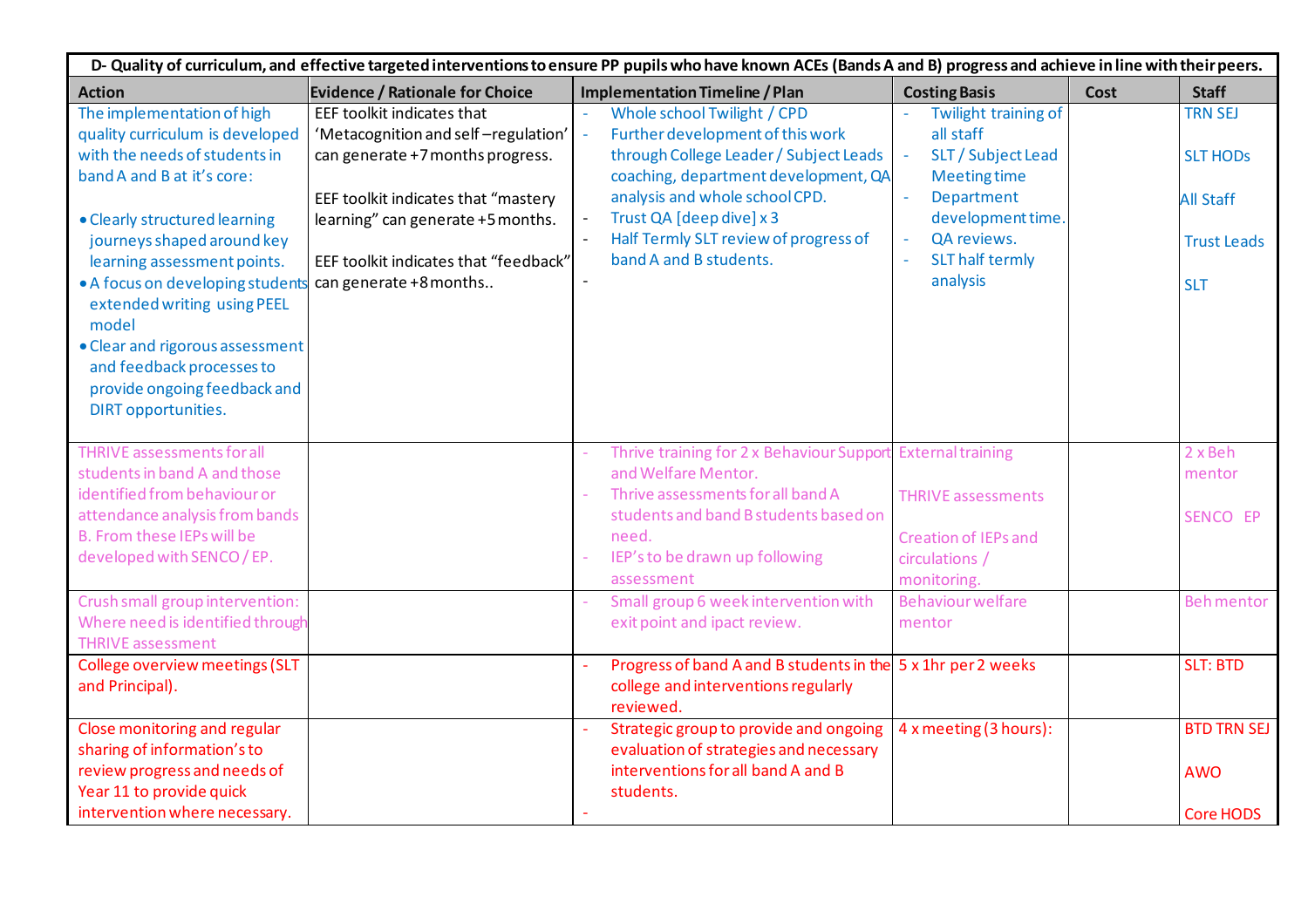| Small group pastoral sessions for<br>year 11 with their college<br>leaders provide bespoke<br>programme to support students<br>in their wellbeing, aspirations<br>and progress. | EEF toolkit indicates that "small<br>group tuition" can generate +4<br>months.                                                                                                                  |                          | College leaders will deliver weekly<br>sessions exploring a range of bespoke<br>areas including learning habits:<br>Curiosity, courage and commitment.                                      | <b>Time creating</b><br>resources and<br>printing resources.<br>10 x hours weekly  |                                     | 5 x SLT                          |
|---------------------------------------------------------------------------------------------------------------------------------------------------------------------------------|-------------------------------------------------------------------------------------------------------------------------------------------------------------------------------------------------|--------------------------|---------------------------------------------------------------------------------------------------------------------------------------------------------------------------------------------|------------------------------------------------------------------------------------|-------------------------------------|----------------------------------|
| <b>Group intervention for English</b><br><b>Tuition Programme</b>                                                                                                               | EEF toolkit indicates that "one to one -<br>and maths through the National   tuition" can generate +5 months.<br>EEF toolkit indicates that "small<br>group tuition" can generate +4<br>months. | $\Box$                   | <b>Following Assessments students</b><br>identified for small group tuition and<br>one to one tuition.<br>Progress of students receiving tuitions<br>will be reviewed at strategy meetings. | <b>Group tuition costs</b><br>On one one tuition<br>cost<br><b>Revision Guides</b> | £500                                | <b>TRN WYE</b><br><b>TRK WDK</b> |
| ASC mentoring and support<br>groups to aid social skills and<br>development of key social skills                                                                                |                                                                                                                                                                                                 |                          | Mentoring takes place on a 6 week cycle<br>to gather evidence for Umbrella<br>pathway assessment process.                                                                                   | A Team mentoring MLC - 10hrs<br>staff<br>Planning<br>Preparation of<br>resources   | perweek(15<br>$students$ =<br>£5000 | <b>SENCO</b><br><b>MLC</b>       |
| <b>Educational Psychologist</b><br>assessment and strategy support                                                                                                              |                                                                                                                                                                                                 | ÷.                       | EP completes lesson observations,<br>meeting with parents, assessments with<br>students, feedback and decision making<br>meetings, feedback to staff and parents                            | EP SLA agreement                                                                   |                                     | <b>EP</b><br><b>SENCO</b>        |
| <b>SENCO lesson observations and</b><br>individual staff support.                                                                                                               |                                                                                                                                                                                                 | $\overline{\phantom{a}}$ | Individual observations following<br>referrals made by staff. Report writing,<br>action planning and feedback to staff.<br><b>TOTAL PLANNED COST</b> (Excluding Staffing Costs) £5500       | <b>SENCO</b>                                                                       |                                     | <b>SENCO</b>                     |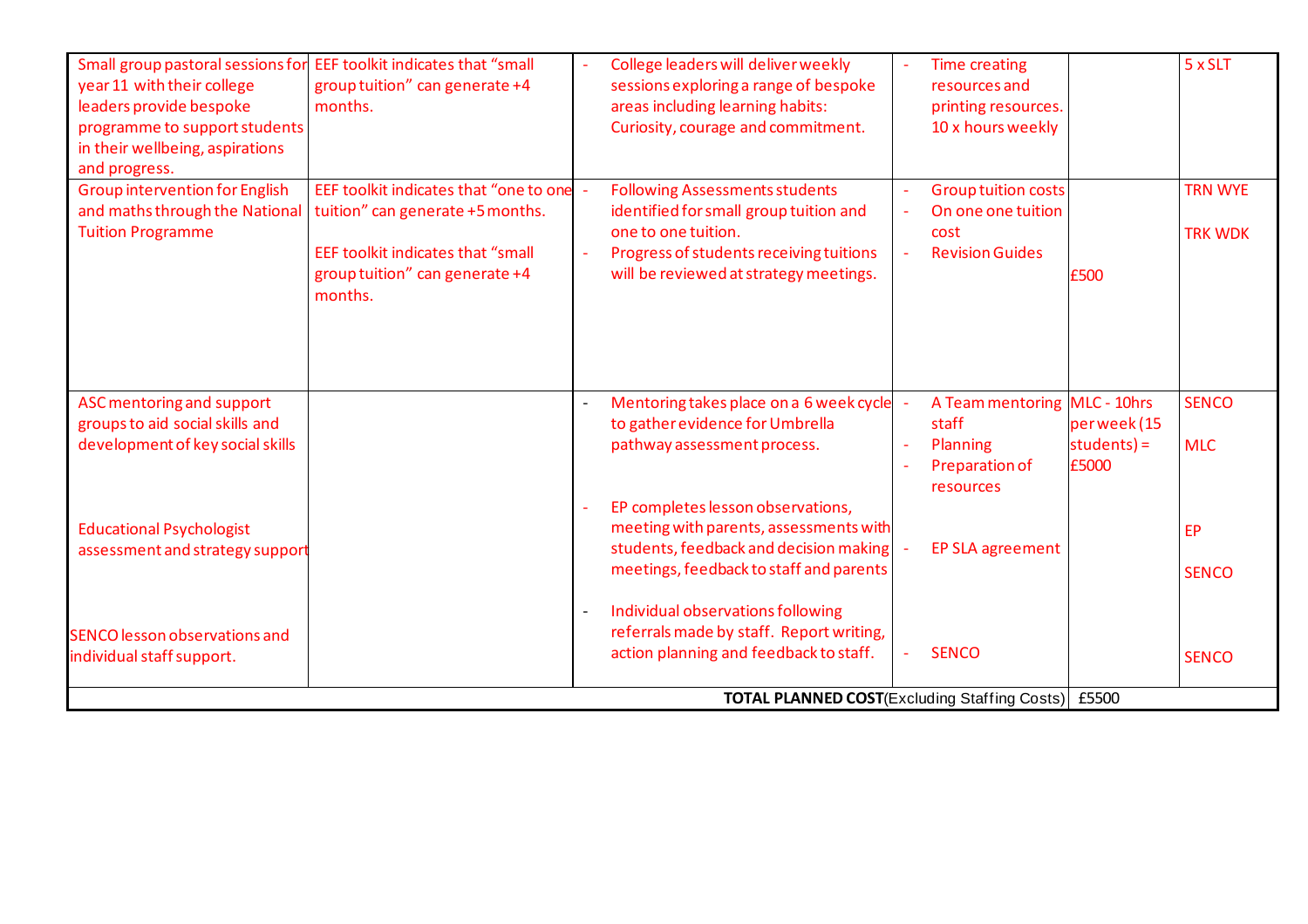| Evidence / Rationale for Choice<br><b>Action</b><br><b>Costing Basis</b><br>Cost<br><b>Staff</b><br><b>Implementation Timeline / Plan</b><br>High quality curriculum in a range<br>EEF toolkit indicates that "arts<br>Further development of curriculum<br>SLT / Subject Lead<br><b>SLT HODS</b><br>$\overline{\phantom{a}}$<br>of subjects, including PE and the<br>success through College Leader/<br>participation" and "sports<br><b>Meeting time</b><br>participation" can generate +2<br>Subject Leads coaching, department<br>arts, provide opportunities for<br>Department<br><b>All Staff</b><br>months each.<br>development, QA analysis and whole<br>development time.<br>students to experience success and<br>seek further involvement through<br>school CPD.<br>QA reviews.<br><b>Trust Leads</b><br>enrichment clubs or sports teams.<br>Trust QA [deep dive] x 3<br>DoE and CCF offer accessible<br>Tutors will encourage band C and D<br>EEF toolkit indicates that<br><b>Funding available</b><br><b>SEJ SLT</b><br>students to take part.<br>for band A students<br>opportunities for students to widen<br>"outdoor adventure learning" can<br>PP champion and College leader will<br>their experience.<br>generate +4 months.<br><b>Tutors</b><br>encourage band A and B students to<br>take part.<br><b>BRD OLV</b><br>PP champion working with PE to review<br><b>SEJ BSM</b><br>To encourage and support the<br>EEF toolkit indicates that "sports<br><b>PP Champion</b><br>participation" can generate +2<br>improve participation in<br>and update ongoing list of participation<br>monitoring and<br>enrichment via clubs and sports<br>communication<br>months.<br>half termly.<br>PP champion working with PE to<br>teams<br>develop initiatives that may encourage<br>greater participation.<br>Use of trips and enrichment to<br>PP providing half termly information<br>Subsidised trip cost £200<br><b>SEJ</b><br>EEF toolkit indicates that<br>Tutors will encourage band C and D<br>widen pupils cultural experience<br>"outdoor adventure learning" can<br>students to take part.<br>generate +4 months.<br>PP champion and College leader will<br>encourage band A and B students to<br>EEF toolkit indicates that "arts<br>take part.<br>participation" can generate +2<br>Ongoing throughout the year with<br>months.<br>whole school activities week scheduled<br>at the end of term 3.<br>Band A students will have one cultural<br>experience fully funded.<br>EEF toolkit indicates that "arts<br>Ongoing throughout the year for<br><b>SEJ HRK</b><br>£1500<br><b>Music tuition</b><br><b>Externaltutor</b><br>students studying music.<br>participation" can generate +2<br>Access to funding given to Band A<br>months.<br>students<br>Opportunities to take part in School EEF toolkit indicates that "arts<br>Ongoing throughout the year at<br><b>SEJ AYR</b><br>performances [musical and<br>participation" can generate +2<br>appropriate times.<br>theatrical]<br>months.<br><b>TOTAL PLANNED COST</b> (Excluding Staffing Costs) £1700 | E - Increase the cultural capital of PP students |  |  |  |  |  |  |  |  |  |  |
|---------------------------------------------------------------------------------------------------------------------------------------------------------------------------------------------------------------------------------------------------------------------------------------------------------------------------------------------------------------------------------------------------------------------------------------------------------------------------------------------------------------------------------------------------------------------------------------------------------------------------------------------------------------------------------------------------------------------------------------------------------------------------------------------------------------------------------------------------------------------------------------------------------------------------------------------------------------------------------------------------------------------------------------------------------------------------------------------------------------------------------------------------------------------------------------------------------------------------------------------------------------------------------------------------------------------------------------------------------------------------------------------------------------------------------------------------------------------------------------------------------------------------------------------------------------------------------------------------------------------------------------------------------------------------------------------------------------------------------------------------------------------------------------------------------------------------------------------------------------------------------------------------------------------------------------------------------------------------------------------------------------------------------------------------------------------------------------------------------------------------------------------------------------------------------------------------------------------------------------------------------------------------------------------------------------------------------------------------------------------------------------------------------------------------------------------------------------------------------------------------------------------------------------------------------------------------------------------------------------------------------------------------------------------------------------------------------------------------------------------------------------------------------------------------------------------------------------------------------------------------------------------------------------------------------------------------------------------------------------------------------------------------------------------------------------------------------------------|--------------------------------------------------|--|--|--|--|--|--|--|--|--|--|
|                                                                                                                                                                                                                                                                                                                                                                                                                                                                                                                                                                                                                                                                                                                                                                                                                                                                                                                                                                                                                                                                                                                                                                                                                                                                                                                                                                                                                                                                                                                                                                                                                                                                                                                                                                                                                                                                                                                                                                                                                                                                                                                                                                                                                                                                                                                                                                                                                                                                                                                                                                                                                                                                                                                                                                                                                                                                                                                                                                                                                                                                                             |                                                  |  |  |  |  |  |  |  |  |  |  |
|                                                                                                                                                                                                                                                                                                                                                                                                                                                                                                                                                                                                                                                                                                                                                                                                                                                                                                                                                                                                                                                                                                                                                                                                                                                                                                                                                                                                                                                                                                                                                                                                                                                                                                                                                                                                                                                                                                                                                                                                                                                                                                                                                                                                                                                                                                                                                                                                                                                                                                                                                                                                                                                                                                                                                                                                                                                                                                                                                                                                                                                                                             |                                                  |  |  |  |  |  |  |  |  |  |  |
|                                                                                                                                                                                                                                                                                                                                                                                                                                                                                                                                                                                                                                                                                                                                                                                                                                                                                                                                                                                                                                                                                                                                                                                                                                                                                                                                                                                                                                                                                                                                                                                                                                                                                                                                                                                                                                                                                                                                                                                                                                                                                                                                                                                                                                                                                                                                                                                                                                                                                                                                                                                                                                                                                                                                                                                                                                                                                                                                                                                                                                                                                             |                                                  |  |  |  |  |  |  |  |  |  |  |
|                                                                                                                                                                                                                                                                                                                                                                                                                                                                                                                                                                                                                                                                                                                                                                                                                                                                                                                                                                                                                                                                                                                                                                                                                                                                                                                                                                                                                                                                                                                                                                                                                                                                                                                                                                                                                                                                                                                                                                                                                                                                                                                                                                                                                                                                                                                                                                                                                                                                                                                                                                                                                                                                                                                                                                                                                                                                                                                                                                                                                                                                                             |                                                  |  |  |  |  |  |  |  |  |  |  |
|                                                                                                                                                                                                                                                                                                                                                                                                                                                                                                                                                                                                                                                                                                                                                                                                                                                                                                                                                                                                                                                                                                                                                                                                                                                                                                                                                                                                                                                                                                                                                                                                                                                                                                                                                                                                                                                                                                                                                                                                                                                                                                                                                                                                                                                                                                                                                                                                                                                                                                                                                                                                                                                                                                                                                                                                                                                                                                                                                                                                                                                                                             |                                                  |  |  |  |  |  |  |  |  |  |  |
|                                                                                                                                                                                                                                                                                                                                                                                                                                                                                                                                                                                                                                                                                                                                                                                                                                                                                                                                                                                                                                                                                                                                                                                                                                                                                                                                                                                                                                                                                                                                                                                                                                                                                                                                                                                                                                                                                                                                                                                                                                                                                                                                                                                                                                                                                                                                                                                                                                                                                                                                                                                                                                                                                                                                                                                                                                                                                                                                                                                                                                                                                             |                                                  |  |  |  |  |  |  |  |  |  |  |
|                                                                                                                                                                                                                                                                                                                                                                                                                                                                                                                                                                                                                                                                                                                                                                                                                                                                                                                                                                                                                                                                                                                                                                                                                                                                                                                                                                                                                                                                                                                                                                                                                                                                                                                                                                                                                                                                                                                                                                                                                                                                                                                                                                                                                                                                                                                                                                                                                                                                                                                                                                                                                                                                                                                                                                                                                                                                                                                                                                                                                                                                                             |                                                  |  |  |  |  |  |  |  |  |  |  |
|                                                                                                                                                                                                                                                                                                                                                                                                                                                                                                                                                                                                                                                                                                                                                                                                                                                                                                                                                                                                                                                                                                                                                                                                                                                                                                                                                                                                                                                                                                                                                                                                                                                                                                                                                                                                                                                                                                                                                                                                                                                                                                                                                                                                                                                                                                                                                                                                                                                                                                                                                                                                                                                                                                                                                                                                                                                                                                                                                                                                                                                                                             |                                                  |  |  |  |  |  |  |  |  |  |  |
|                                                                                                                                                                                                                                                                                                                                                                                                                                                                                                                                                                                                                                                                                                                                                                                                                                                                                                                                                                                                                                                                                                                                                                                                                                                                                                                                                                                                                                                                                                                                                                                                                                                                                                                                                                                                                                                                                                                                                                                                                                                                                                                                                                                                                                                                                                                                                                                                                                                                                                                                                                                                                                                                                                                                                                                                                                                                                                                                                                                                                                                                                             |                                                  |  |  |  |  |  |  |  |  |  |  |
|                                                                                                                                                                                                                                                                                                                                                                                                                                                                                                                                                                                                                                                                                                                                                                                                                                                                                                                                                                                                                                                                                                                                                                                                                                                                                                                                                                                                                                                                                                                                                                                                                                                                                                                                                                                                                                                                                                                                                                                                                                                                                                                                                                                                                                                                                                                                                                                                                                                                                                                                                                                                                                                                                                                                                                                                                                                                                                                                                                                                                                                                                             |                                                  |  |  |  |  |  |  |  |  |  |  |
|                                                                                                                                                                                                                                                                                                                                                                                                                                                                                                                                                                                                                                                                                                                                                                                                                                                                                                                                                                                                                                                                                                                                                                                                                                                                                                                                                                                                                                                                                                                                                                                                                                                                                                                                                                                                                                                                                                                                                                                                                                                                                                                                                                                                                                                                                                                                                                                                                                                                                                                                                                                                                                                                                                                                                                                                                                                                                                                                                                                                                                                                                             |                                                  |  |  |  |  |  |  |  |  |  |  |
|                                                                                                                                                                                                                                                                                                                                                                                                                                                                                                                                                                                                                                                                                                                                                                                                                                                                                                                                                                                                                                                                                                                                                                                                                                                                                                                                                                                                                                                                                                                                                                                                                                                                                                                                                                                                                                                                                                                                                                                                                                                                                                                                                                                                                                                                                                                                                                                                                                                                                                                                                                                                                                                                                                                                                                                                                                                                                                                                                                                                                                                                                             |                                                  |  |  |  |  |  |  |  |  |  |  |
|                                                                                                                                                                                                                                                                                                                                                                                                                                                                                                                                                                                                                                                                                                                                                                                                                                                                                                                                                                                                                                                                                                                                                                                                                                                                                                                                                                                                                                                                                                                                                                                                                                                                                                                                                                                                                                                                                                                                                                                                                                                                                                                                                                                                                                                                                                                                                                                                                                                                                                                                                                                                                                                                                                                                                                                                                                                                                                                                                                                                                                                                                             |                                                  |  |  |  |  |  |  |  |  |  |  |
|                                                                                                                                                                                                                                                                                                                                                                                                                                                                                                                                                                                                                                                                                                                                                                                                                                                                                                                                                                                                                                                                                                                                                                                                                                                                                                                                                                                                                                                                                                                                                                                                                                                                                                                                                                                                                                                                                                                                                                                                                                                                                                                                                                                                                                                                                                                                                                                                                                                                                                                                                                                                                                                                                                                                                                                                                                                                                                                                                                                                                                                                                             |                                                  |  |  |  |  |  |  |  |  |  |  |
|                                                                                                                                                                                                                                                                                                                                                                                                                                                                                                                                                                                                                                                                                                                                                                                                                                                                                                                                                                                                                                                                                                                                                                                                                                                                                                                                                                                                                                                                                                                                                                                                                                                                                                                                                                                                                                                                                                                                                                                                                                                                                                                                                                                                                                                                                                                                                                                                                                                                                                                                                                                                                                                                                                                                                                                                                                                                                                                                                                                                                                                                                             |                                                  |  |  |  |  |  |  |  |  |  |  |
|                                                                                                                                                                                                                                                                                                                                                                                                                                                                                                                                                                                                                                                                                                                                                                                                                                                                                                                                                                                                                                                                                                                                                                                                                                                                                                                                                                                                                                                                                                                                                                                                                                                                                                                                                                                                                                                                                                                                                                                                                                                                                                                                                                                                                                                                                                                                                                                                                                                                                                                                                                                                                                                                                                                                                                                                                                                                                                                                                                                                                                                                                             |                                                  |  |  |  |  |  |  |  |  |  |  |
|                                                                                                                                                                                                                                                                                                                                                                                                                                                                                                                                                                                                                                                                                                                                                                                                                                                                                                                                                                                                                                                                                                                                                                                                                                                                                                                                                                                                                                                                                                                                                                                                                                                                                                                                                                                                                                                                                                                                                                                                                                                                                                                                                                                                                                                                                                                                                                                                                                                                                                                                                                                                                                                                                                                                                                                                                                                                                                                                                                                                                                                                                             |                                                  |  |  |  |  |  |  |  |  |  |  |
|                                                                                                                                                                                                                                                                                                                                                                                                                                                                                                                                                                                                                                                                                                                                                                                                                                                                                                                                                                                                                                                                                                                                                                                                                                                                                                                                                                                                                                                                                                                                                                                                                                                                                                                                                                                                                                                                                                                                                                                                                                                                                                                                                                                                                                                                                                                                                                                                                                                                                                                                                                                                                                                                                                                                                                                                                                                                                                                                                                                                                                                                                             |                                                  |  |  |  |  |  |  |  |  |  |  |
|                                                                                                                                                                                                                                                                                                                                                                                                                                                                                                                                                                                                                                                                                                                                                                                                                                                                                                                                                                                                                                                                                                                                                                                                                                                                                                                                                                                                                                                                                                                                                                                                                                                                                                                                                                                                                                                                                                                                                                                                                                                                                                                                                                                                                                                                                                                                                                                                                                                                                                                                                                                                                                                                                                                                                                                                                                                                                                                                                                                                                                                                                             |                                                  |  |  |  |  |  |  |  |  |  |  |
|                                                                                                                                                                                                                                                                                                                                                                                                                                                                                                                                                                                                                                                                                                                                                                                                                                                                                                                                                                                                                                                                                                                                                                                                                                                                                                                                                                                                                                                                                                                                                                                                                                                                                                                                                                                                                                                                                                                                                                                                                                                                                                                                                                                                                                                                                                                                                                                                                                                                                                                                                                                                                                                                                                                                                                                                                                                                                                                                                                                                                                                                                             |                                                  |  |  |  |  |  |  |  |  |  |  |
|                                                                                                                                                                                                                                                                                                                                                                                                                                                                                                                                                                                                                                                                                                                                                                                                                                                                                                                                                                                                                                                                                                                                                                                                                                                                                                                                                                                                                                                                                                                                                                                                                                                                                                                                                                                                                                                                                                                                                                                                                                                                                                                                                                                                                                                                                                                                                                                                                                                                                                                                                                                                                                                                                                                                                                                                                                                                                                                                                                                                                                                                                             |                                                  |  |  |  |  |  |  |  |  |  |  |
|                                                                                                                                                                                                                                                                                                                                                                                                                                                                                                                                                                                                                                                                                                                                                                                                                                                                                                                                                                                                                                                                                                                                                                                                                                                                                                                                                                                                                                                                                                                                                                                                                                                                                                                                                                                                                                                                                                                                                                                                                                                                                                                                                                                                                                                                                                                                                                                                                                                                                                                                                                                                                                                                                                                                                                                                                                                                                                                                                                                                                                                                                             |                                                  |  |  |  |  |  |  |  |  |  |  |
|                                                                                                                                                                                                                                                                                                                                                                                                                                                                                                                                                                                                                                                                                                                                                                                                                                                                                                                                                                                                                                                                                                                                                                                                                                                                                                                                                                                                                                                                                                                                                                                                                                                                                                                                                                                                                                                                                                                                                                                                                                                                                                                                                                                                                                                                                                                                                                                                                                                                                                                                                                                                                                                                                                                                                                                                                                                                                                                                                                                                                                                                                             |                                                  |  |  |  |  |  |  |  |  |  |  |
|                                                                                                                                                                                                                                                                                                                                                                                                                                                                                                                                                                                                                                                                                                                                                                                                                                                                                                                                                                                                                                                                                                                                                                                                                                                                                                                                                                                                                                                                                                                                                                                                                                                                                                                                                                                                                                                                                                                                                                                                                                                                                                                                                                                                                                                                                                                                                                                                                                                                                                                                                                                                                                                                                                                                                                                                                                                                                                                                                                                                                                                                                             |                                                  |  |  |  |  |  |  |  |  |  |  |
|                                                                                                                                                                                                                                                                                                                                                                                                                                                                                                                                                                                                                                                                                                                                                                                                                                                                                                                                                                                                                                                                                                                                                                                                                                                                                                                                                                                                                                                                                                                                                                                                                                                                                                                                                                                                                                                                                                                                                                                                                                                                                                                                                                                                                                                                                                                                                                                                                                                                                                                                                                                                                                                                                                                                                                                                                                                                                                                                                                                                                                                                                             |                                                  |  |  |  |  |  |  |  |  |  |  |
|                                                                                                                                                                                                                                                                                                                                                                                                                                                                                                                                                                                                                                                                                                                                                                                                                                                                                                                                                                                                                                                                                                                                                                                                                                                                                                                                                                                                                                                                                                                                                                                                                                                                                                                                                                                                                                                                                                                                                                                                                                                                                                                                                                                                                                                                                                                                                                                                                                                                                                                                                                                                                                                                                                                                                                                                                                                                                                                                                                                                                                                                                             |                                                  |  |  |  |  |  |  |  |  |  |  |
|                                                                                                                                                                                                                                                                                                                                                                                                                                                                                                                                                                                                                                                                                                                                                                                                                                                                                                                                                                                                                                                                                                                                                                                                                                                                                                                                                                                                                                                                                                                                                                                                                                                                                                                                                                                                                                                                                                                                                                                                                                                                                                                                                                                                                                                                                                                                                                                                                                                                                                                                                                                                                                                                                                                                                                                                                                                                                                                                                                                                                                                                                             |                                                  |  |  |  |  |  |  |  |  |  |  |
|                                                                                                                                                                                                                                                                                                                                                                                                                                                                                                                                                                                                                                                                                                                                                                                                                                                                                                                                                                                                                                                                                                                                                                                                                                                                                                                                                                                                                                                                                                                                                                                                                                                                                                                                                                                                                                                                                                                                                                                                                                                                                                                                                                                                                                                                                                                                                                                                                                                                                                                                                                                                                                                                                                                                                                                                                                                                                                                                                                                                                                                                                             |                                                  |  |  |  |  |  |  |  |  |  |  |
|                                                                                                                                                                                                                                                                                                                                                                                                                                                                                                                                                                                                                                                                                                                                                                                                                                                                                                                                                                                                                                                                                                                                                                                                                                                                                                                                                                                                                                                                                                                                                                                                                                                                                                                                                                                                                                                                                                                                                                                                                                                                                                                                                                                                                                                                                                                                                                                                                                                                                                                                                                                                                                                                                                                                                                                                                                                                                                                                                                                                                                                                                             |                                                  |  |  |  |  |  |  |  |  |  |  |
|                                                                                                                                                                                                                                                                                                                                                                                                                                                                                                                                                                                                                                                                                                                                                                                                                                                                                                                                                                                                                                                                                                                                                                                                                                                                                                                                                                                                                                                                                                                                                                                                                                                                                                                                                                                                                                                                                                                                                                                                                                                                                                                                                                                                                                                                                                                                                                                                                                                                                                                                                                                                                                                                                                                                                                                                                                                                                                                                                                                                                                                                                             |                                                  |  |  |  |  |  |  |  |  |  |  |
|                                                                                                                                                                                                                                                                                                                                                                                                                                                                                                                                                                                                                                                                                                                                                                                                                                                                                                                                                                                                                                                                                                                                                                                                                                                                                                                                                                                                                                                                                                                                                                                                                                                                                                                                                                                                                                                                                                                                                                                                                                                                                                                                                                                                                                                                                                                                                                                                                                                                                                                                                                                                                                                                                                                                                                                                                                                                                                                                                                                                                                                                                             |                                                  |  |  |  |  |  |  |  |  |  |  |
|                                                                                                                                                                                                                                                                                                                                                                                                                                                                                                                                                                                                                                                                                                                                                                                                                                                                                                                                                                                                                                                                                                                                                                                                                                                                                                                                                                                                                                                                                                                                                                                                                                                                                                                                                                                                                                                                                                                                                                                                                                                                                                                                                                                                                                                                                                                                                                                                                                                                                                                                                                                                                                                                                                                                                                                                                                                                                                                                                                                                                                                                                             |                                                  |  |  |  |  |  |  |  |  |  |  |
|                                                                                                                                                                                                                                                                                                                                                                                                                                                                                                                                                                                                                                                                                                                                                                                                                                                                                                                                                                                                                                                                                                                                                                                                                                                                                                                                                                                                                                                                                                                                                                                                                                                                                                                                                                                                                                                                                                                                                                                                                                                                                                                                                                                                                                                                                                                                                                                                                                                                                                                                                                                                                                                                                                                                                                                                                                                                                                                                                                                                                                                                                             |                                                  |  |  |  |  |  |  |  |  |  |  |
|                                                                                                                                                                                                                                                                                                                                                                                                                                                                                                                                                                                                                                                                                                                                                                                                                                                                                                                                                                                                                                                                                                                                                                                                                                                                                                                                                                                                                                                                                                                                                                                                                                                                                                                                                                                                                                                                                                                                                                                                                                                                                                                                                                                                                                                                                                                                                                                                                                                                                                                                                                                                                                                                                                                                                                                                                                                                                                                                                                                                                                                                                             |                                                  |  |  |  |  |  |  |  |  |  |  |
|                                                                                                                                                                                                                                                                                                                                                                                                                                                                                                                                                                                                                                                                                                                                                                                                                                                                                                                                                                                                                                                                                                                                                                                                                                                                                                                                                                                                                                                                                                                                                                                                                                                                                                                                                                                                                                                                                                                                                                                                                                                                                                                                                                                                                                                                                                                                                                                                                                                                                                                                                                                                                                                                                                                                                                                                                                                                                                                                                                                                                                                                                             |                                                  |  |  |  |  |  |  |  |  |  |  |
|                                                                                                                                                                                                                                                                                                                                                                                                                                                                                                                                                                                                                                                                                                                                                                                                                                                                                                                                                                                                                                                                                                                                                                                                                                                                                                                                                                                                                                                                                                                                                                                                                                                                                                                                                                                                                                                                                                                                                                                                                                                                                                                                                                                                                                                                                                                                                                                                                                                                                                                                                                                                                                                                                                                                                                                                                                                                                                                                                                                                                                                                                             |                                                  |  |  |  |  |  |  |  |  |  |  |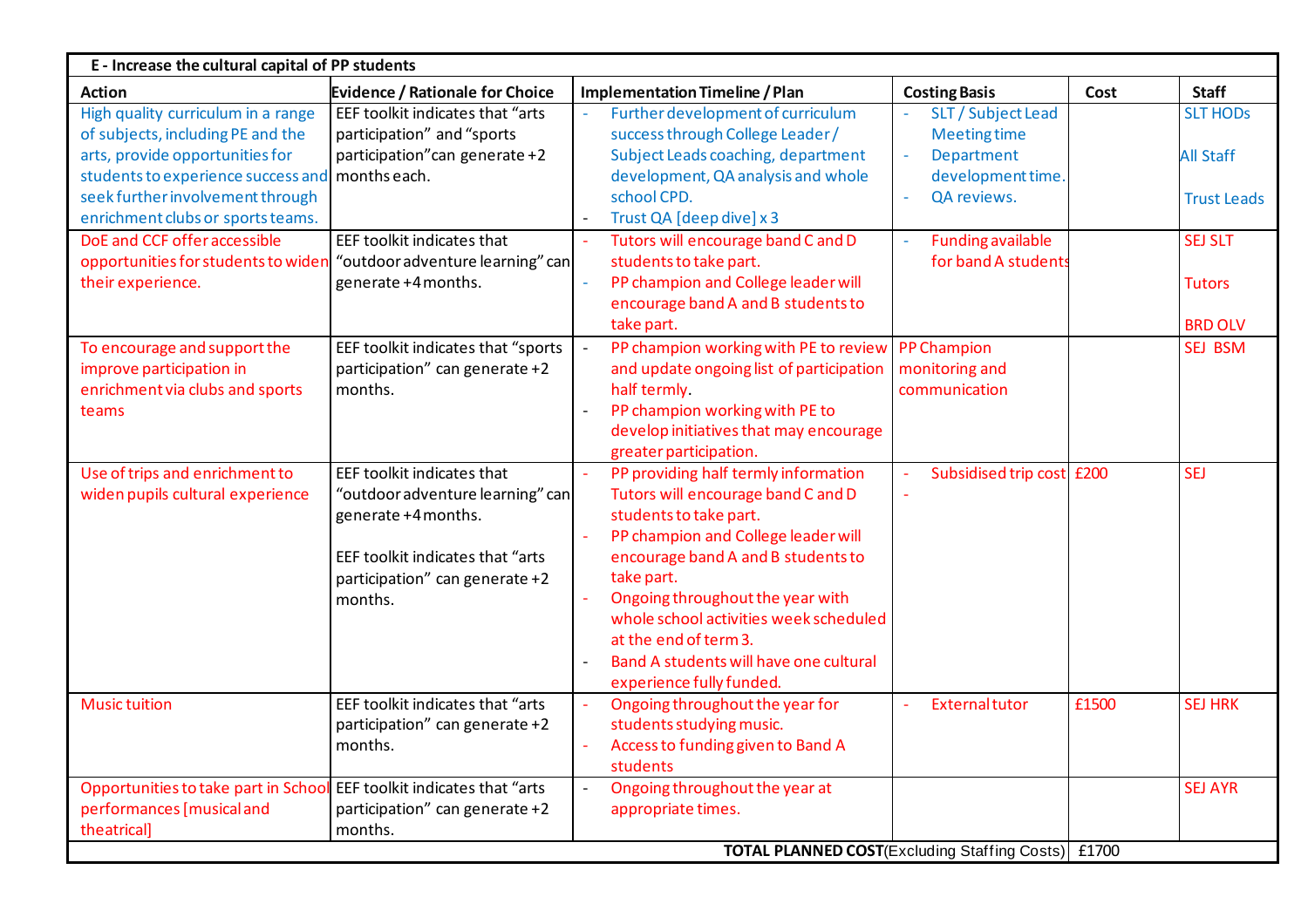| F-Highly effective systems of welfare support to meet the needs of PP students including those in band A and Band B to maximise their time spent in lessons. |                                           |                                                                                   |                                             |             |                    |  |
|--------------------------------------------------------------------------------------------------------------------------------------------------------------|-------------------------------------------|-----------------------------------------------------------------------------------|---------------------------------------------|-------------|--------------------|--|
| <b>Action</b>                                                                                                                                                | <b>Evidence / Rationale for Choice</b>    | <b>Implementation Timeline / Plan</b>                                             | <b>Costing Basis</b>                        | <b>Cost</b> | <b>Staff</b>       |  |
| <b>SECONDARY</b>                                                                                                                                             |                                           |                                                                                   |                                             |             |                    |  |
| The implementation of high                                                                                                                                   | EEF toolkit indicates that "mastery       | Further development of curriculum                                                 | SLT / Subject Lead                          |             | <b>SLT HODS</b>    |  |
| quality curriculum supports                                                                                                                                  | learning" can generate +5 months.         | success through College Leader/                                                   | <b>Meeting time</b>                         |             |                    |  |
| students mastery and                                                                                                                                         |                                           | Subject Leads coaching, department                                                | Department                                  |             | <b>All Staff</b>   |  |
| success, improving the                                                                                                                                       |                                           | development, QA analysis and whole                                                | development time.                           |             |                    |  |
| quality of PP student's                                                                                                                                      |                                           | school CPD.                                                                       | QA reviews.                                 |             | <b>Trust Leads</b> |  |
| experience, leading to                                                                                                                                       |                                           | Trust QA [deep dive] x 3                                                          |                                             |             |                    |  |
| improved greater attitudes to                                                                                                                                |                                           |                                                                                   |                                             |             |                    |  |
| school and greater levels of                                                                                                                                 |                                           |                                                                                   |                                             |             |                    |  |
| attendance.                                                                                                                                                  |                                           |                                                                                   |                                             |             |                    |  |
| Improve robustness of                                                                                                                                        |                                           | The link between absence and attainment -Fortnightly attendance meetings with SLT | PAP Meetings (SLT) 5 x                      |             | <b>DVG AWO</b>     |  |
| attendance systems:                                                                                                                                          | for disadvantaged students is clearly     | and AWO.                                                                          | 1hr per 2 weeks                             |             |                    |  |
|                                                                                                                                                              | established (DFE Research 2016. Ref: DFE- |                                                                                   | <b>Strategic lead analysis</b>              |             | <b>SLT</b>         |  |
| First day calling<br>$\sim$                                                                                                                                  | $00089 - 2016$ ).                         | -Half Termly review of attendance at SLT                                          | work                                        |             |                    |  |
| <b>PAPs / PAP meetings</b>                                                                                                                                   |                                           | including analysis of students on PAPs and                                        | Additional administrative                   |             |                    |  |
| Pattern analysis / root                                                                                                                                      | Actions relate to recommendations from    | review of strategies / interventions.                                             | support                                     |             |                    |  |
| cause analysis                                                                                                                                               | The Key for School Leaders (Ref: 9539)    |                                                                                   |                                             |             |                    |  |
| Home visits from AWO                                                                                                                                         | and is in line with the DFE Expert report |                                                                                   |                                             |             |                    |  |
| - Attendance prosecutions                                                                                                                                    | 2012 (Ref: DFE-00036-2012)                |                                                                                   |                                             |             |                    |  |
| PP champion supporting with                                                                                                                                  |                                           | Half termly review of attendance                                                  | Review of data                              |             | <b>SEJ</b>         |  |
| attendance concerns, small                                                                                                                                   |                                           | tracker identifies students to be                                                 | PP delivery of                              |             |                    |  |
| group and one to one                                                                                                                                         |                                           | picked up by PP champion.                                                         | intervention                                |             |                    |  |
| interventions establishing                                                                                                                                   |                                           | Review of students on PAP for<br>÷,                                               |                                             |             |                    |  |
| healthy attendance habits.                                                                                                                                   |                                           | possible PP champion involvement.                                                 |                                             |             |                    |  |
|                                                                                                                                                              |                                           | 6 Week interventions as part of PAP<br>÷,                                         |                                             |             |                    |  |
|                                                                                                                                                              |                                           | process                                                                           |                                             |             |                    |  |
| <b>Career Advice and Guidance</b>                                                                                                                            |                                           | Programme of visits talks and activities to                                       | Sixth from administrator                    |             | <b>Sixth from</b>  |  |
| provided for Year 10 and 11                                                                                                                                  |                                           | provide exposure to opportunities.                                                | and career officer                          |             | administrator      |  |
| students to ensure all PP                                                                                                                                    |                                           |                                                                                   | arranging opportunities /                   |             | and career         |  |
| students identify and secure<br>placement and non become                                                                                                     |                                           | Visits to colleges and universities to raise                                      | activates, tracking                         |             | officer            |  |
| <b>NEET</b>                                                                                                                                                  |                                           | aspirations and develop links.                                                    | placements and carrying<br>out 1:1 meetings |             |                    |  |
|                                                                                                                                                              |                                           |                                                                                   |                                             |             |                    |  |
|                                                                                                                                                              |                                           | Career meetings and trackgin including                                            |                                             |             |                    |  |
|                                                                                                                                                              |                                           | follow up meeting sof those at risk of                                            |                                             |             |                    |  |
|                                                                                                                                                              |                                           | becoming NEET.                                                                    |                                             |             |                    |  |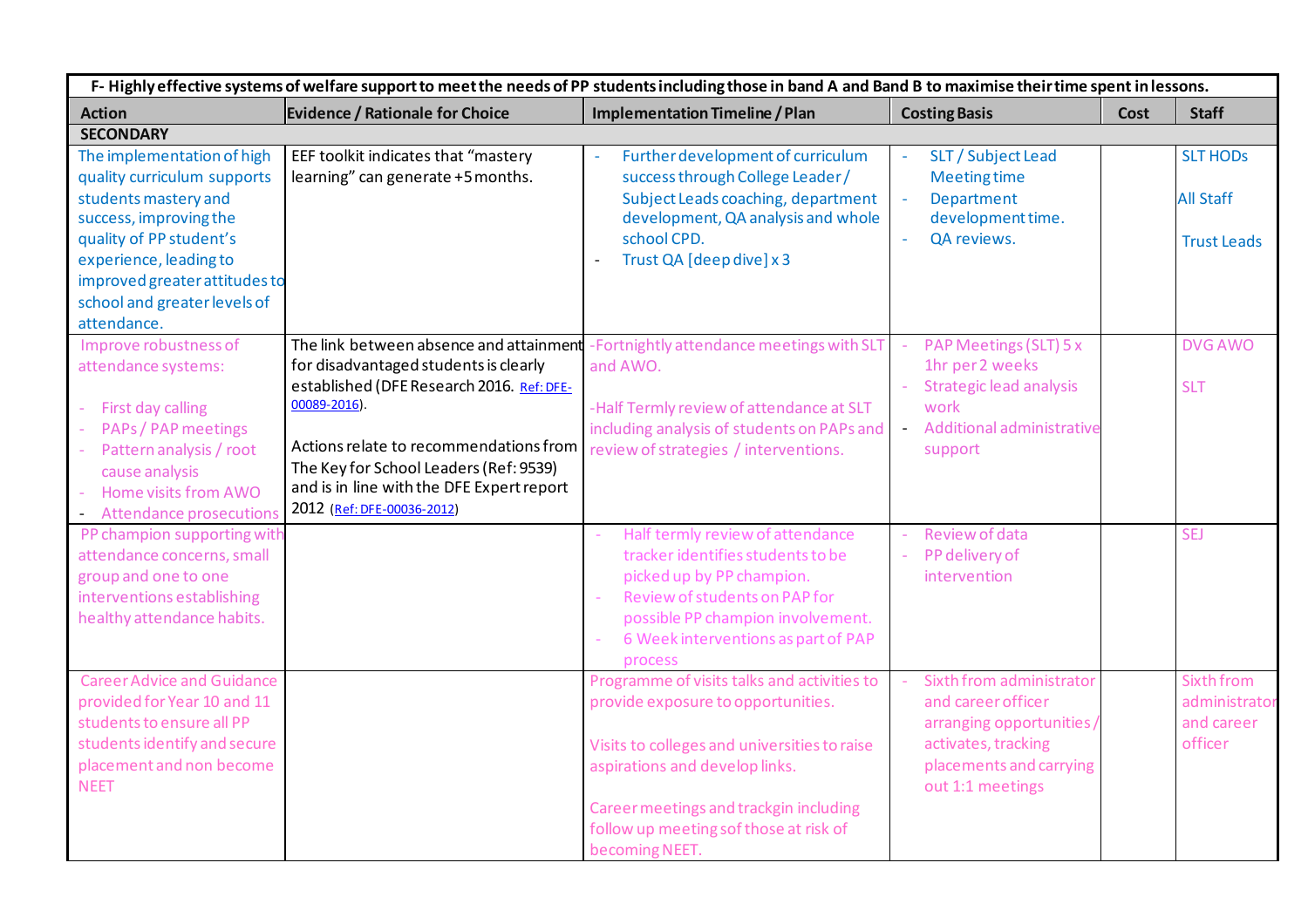| Social Time provision for           | EEF toolkit indicates that "behaviour  | Ongoing monitoring of needs in each year                                               | 6 x hours a day.                                     | Achievement      |
|-------------------------------------|----------------------------------------|----------------------------------------------------------------------------------------|------------------------------------------------------|------------------|
| vulnerable students                 |                                        | interventions [strand 3]" can generate +3 $ $ group and analysis of students requiring |                                                      | Team             |
|                                     | months.                                | intervention                                                                           |                                                      | <b>Mentor</b>    |
|                                     | EEF toolkit indicates that "social and | Half termly monitoring attendance data for                                             |                                                      | <b>Behaviour</b> |
|                                     | emotional learning" can generate +4    | students attending social time groups                                                  |                                                      | <b>Mentor</b>    |
|                                     | months.                                |                                                                                        |                                                      |                  |
|                                     |                                        | Half Termly monitoring of behaviour data                                               |                                                      |                  |
|                                     |                                        | for students attending social time groups                                              |                                                      |                  |
|                                     |                                        |                                                                                        |                                                      |                  |
|                                     |                                        | Termly monitoring of CA data for students                                              |                                                      |                  |
|                                     |                                        | attending social time groups.                                                          |                                                      |                  |
| Half Termly strategic review        |                                        | Half termly updates from behaviour and                                                 | 1 hour SLT per half term                             | <b>DVG</b>       |
| of whole school Attendance          |                                        | standard team at SLT                                                                   |                                                      |                  |
|                                     |                                        |                                                                                        |                                                      | <b>SLT</b>       |
| <b>TATE [Tudor Alternative To</b>   |                                        | Every TATE to include a re-integration with                                            | College leader 1 x weekly                            | <b>SLT</b>       |
| Exclusion] to provide               |                                        | college leader to agree on steps forward                                               | 30mins?                                              |                  |
| additional support to               |                                        | including possible support and                                                         |                                                      |                  |
| vulnerable students                 |                                        | interventions                                                                          |                                                      |                  |
|                                     |                                        | Half termly review of data                                                             |                                                      |                  |
| <b>Social, Emotional and Mental</b> |                                        | 1:1 mentoring for A and B band students                                                | 14 hours Delivered by PP                             |                  |
| <b>Health Mentoring</b>             |                                        | using art therapy to support emotional                                                 | Champion                                             |                  |
|                                     |                                        | development, overcoming barriers and                                                   |                                                      |                  |
|                                     |                                        | developing positive behaviour and                                                      |                                                      |                  |
|                                     |                                        | attendance habits.                                                                     |                                                      |                  |
|                                     |                                        |                                                                                        | <b>TOTAL PLANNED COST</b> (Excluding Staffing Costs) |                  |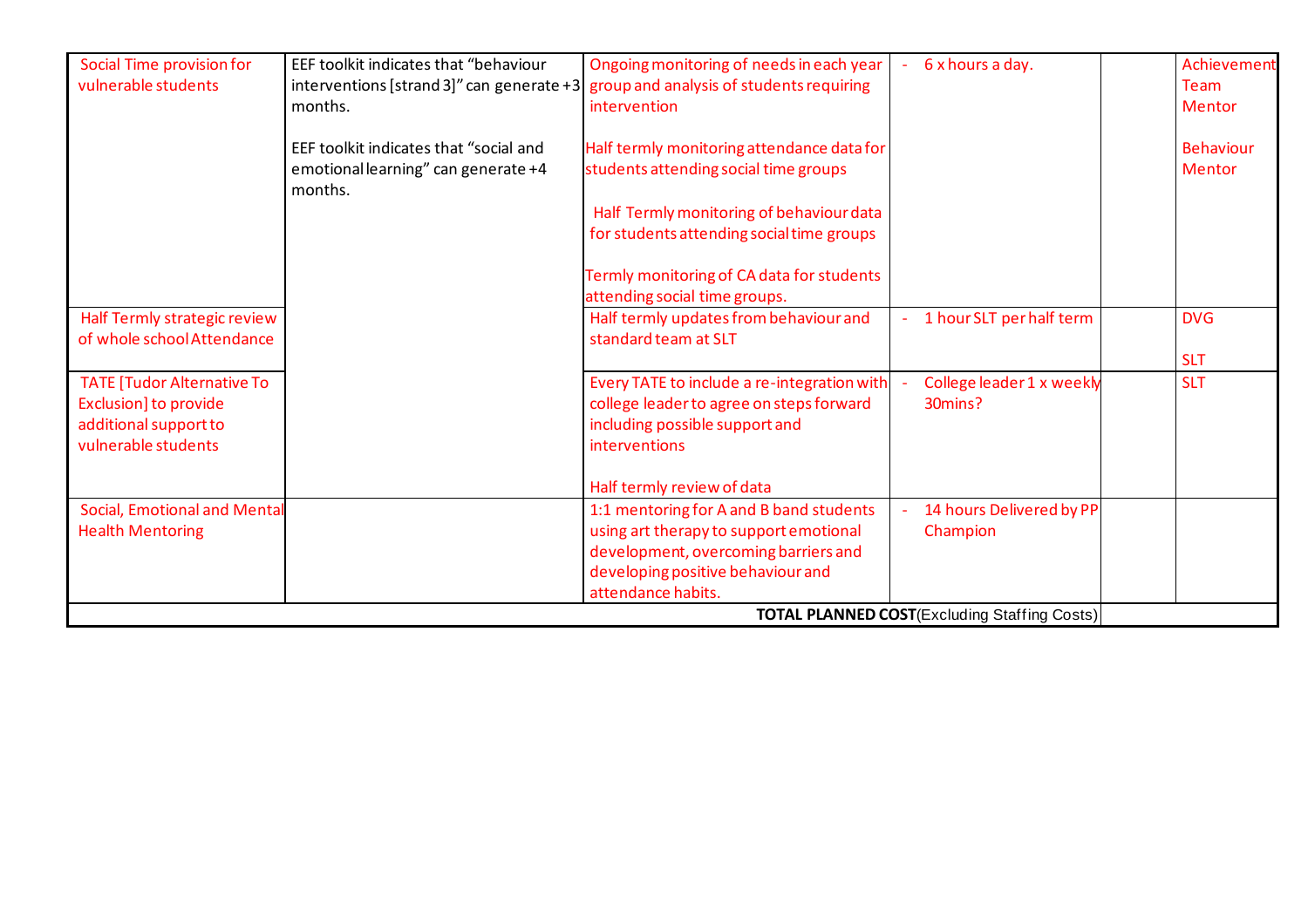| <b>Action/Intent</b><br>The implementation of high                                                                                                                                                                                        | <b>Evidence / Rationale for Choice</b>                                                | <b>Implementation Timeline / Plan</b>                                                                                                                                                                                                                                                                                                                                                                                                                                                                                                                                   |                                                                                                                                              |        |                                                           |
|-------------------------------------------------------------------------------------------------------------------------------------------------------------------------------------------------------------------------------------------|---------------------------------------------------------------------------------------|-------------------------------------------------------------------------------------------------------------------------------------------------------------------------------------------------------------------------------------------------------------------------------------------------------------------------------------------------------------------------------------------------------------------------------------------------------------------------------------------------------------------------------------------------------------------------|----------------------------------------------------------------------------------------------------------------------------------------------|--------|-----------------------------------------------------------|
|                                                                                                                                                                                                                                           |                                                                                       |                                                                                                                                                                                                                                                                                                                                                                                                                                                                                                                                                                         | <b>Costing Basis</b>                                                                                                                         | Cost   | <b>Staff</b>                                              |
| quality curriculum supports<br>students mastery and success,<br>improving the quality of PP<br>student's experience, leading to<br>improved greater attitudes to<br>school and contributing to<br>improved relationships with<br>parents. | EEF toolkit indicates that<br>"mastery learning" can generate<br>+5 months.           | Further development of curriculum success<br>through College Leader / Subject Leads<br>coaching, department development, QA<br>analysis and whole school CPD.<br>Trust QA [deep dive] x 3                                                                                                                                                                                                                                                                                                                                                                               | SLT / Subject Lead<br><b>Meeting time</b><br>Department<br>development time.<br>QA reviews.                                                  |        | <b>SLT HODS</b><br><b>All Staff</b><br><b>Trust Leads</b> |
| Ongoing communication and<br>support bespoke available to all<br>band A and B students and PP<br>students with parents that are<br>reluctant to engage with school.                                                                       | EEF toolkit indicates that<br>"parental involvement" can<br>generate +3 months.<br>1. | Half termly review of parental<br>involvement - prioritise contact with band<br>a and b students.<br>Ongoing calls to discuss need, support and<br>giving parents an opportunity to develop a<br>positive relationship with school.<br>Calls and or text will be made 2 weeks<br>prior to any events involving parents (TBC<br>in line with covid-19 restrictions) to<br>discuss arrangements and offer<br>alternative support.<br>Liaison with SLT responsible for whole<br>school parental voice and engagement to<br>ensure PP parents are heard and<br>represented. | <b>PP Champion</b><br>work mobile<br><b>Bespoke support</b><br>needed by<br>family including<br>advice, L3<br>referrals                      | £1,500 | <b>SEJ</b><br><b>BRJ</b>                                  |
| <b>Tudor Family Support Worker</b><br>bridging the gap for families not<br>meeting L3 threshold and<br>providing proactive support                                                                                                        |                                                                                       | Monthly meetings between PP champion<br>and Tudor family support worker to<br>discuss families and any additional<br>funding needs.<br>Ongoing monitoring of attendance linked<br>to EBSA.                                                                                                                                                                                                                                                                                                                                                                              | Calls, meetings<br>and triaging<br>external support<br>Petrol/travel<br>costs<br><b>TOTAL PLANNED COST</b> (Excluding Staffing Costs) £2,500 | £1,000 | <b>TFSW: GEK</b><br><b>SEJ</b>                            |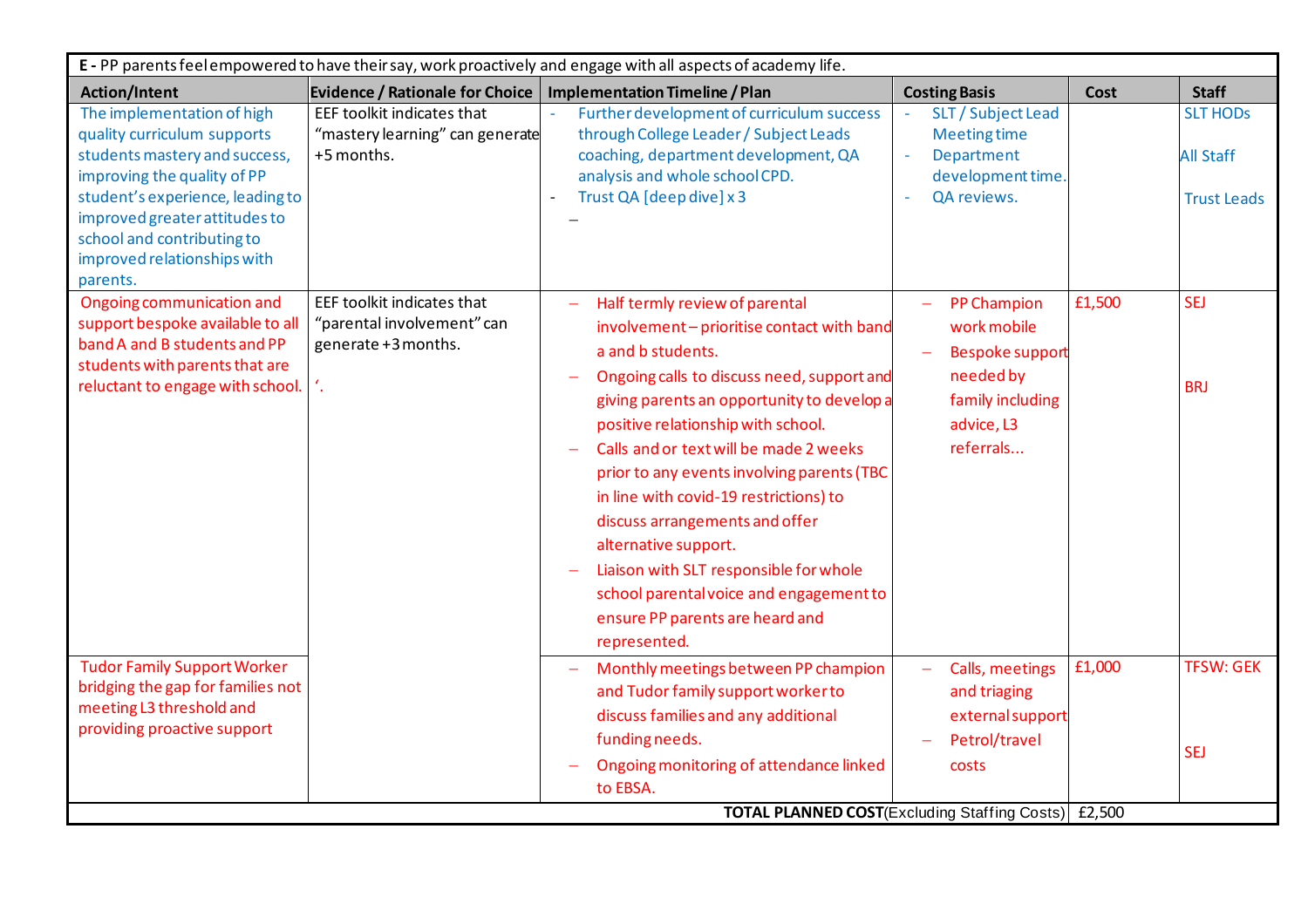| 5. Staffing Roles & Curriculum Costs Paid for Using Pupil Premium |                                                                                                                                                                                                                                                                                                                                                              |                                                                           |  |  |  |  |  |
|-------------------------------------------------------------------|--------------------------------------------------------------------------------------------------------------------------------------------------------------------------------------------------------------------------------------------------------------------------------------------------------------------------------------------------------------|---------------------------------------------------------------------------|--|--|--|--|--|
| TGAW WHOLE SCHOOL STAFFING COSTS                                  |                                                                                                                                                                                                                                                                                                                                                              |                                                                           |  |  |  |  |  |
| <b>Job Title</b>                                                  | <b>Key Responsibilities</b>                                                                                                                                                                                                                                                                                                                                  | <b>Ongoing Costs</b>                                                      |  |  |  |  |  |
| Leadership Team: Principal and 6 College<br>Leaders               | Strategic implementation of High Quality T & L<br>Strategic implementation of Behaviour and Welfare Interventions<br>Strategic implementation of academic interventions<br>Strategic implementation of the PP strategy                                                                                                                                       | 25% of role.<br>(30% on PP)<br>£46,602                                    |  |  |  |  |  |
| Subject Leads                                                     | Strategic implementation of High Quality T & L<br>$\bullet$                                                                                                                                                                                                                                                                                                  | 5% of role in<br>addition to Teaching<br>role.<br>(30% on PP)<br>£4,033   |  |  |  |  |  |
| All teaching staff                                                | Implementation of High Quality T & L<br>$\bullet$                                                                                                                                                                                                                                                                                                            | 4% additional non-<br>contact time<br>provided.<br>(30% on PP)<br>£21,817 |  |  |  |  |  |
| <b>Trust Leads</b>                                                | Trust level support in the strategic implementation of High Quality T & L<br>$\bullet$<br>Trust level support in the strategic implementation of Behaviour and Welfare Interventions<br>Trust level support in the strategic implementation of academic interventions<br>$\bullet$<br>Trust level support in the strategic implementation of the PP strategy | 3 x Trust QA days<br>£900                                                 |  |  |  |  |  |
| <b>Remote Learning Pioneer</b>                                    | Trust level support in the strategic implementation of High Quality T & L<br>$\bullet$                                                                                                                                                                                                                                                                       | £300                                                                      |  |  |  |  |  |
| Pupil Premium Champion                                            | Implementation of the PP strategy<br>$\bullet$<br>Implementation of Behaviour and Welfare Interventions<br>implementation of academic interventions                                                                                                                                                                                                          | 100% of role.<br>£17,900                                                  |  |  |  |  |  |
| Achievement Team Leaders x 1.5                                    | Strategic implementation of academic interventions                                                                                                                                                                                                                                                                                                           | 20% of role<br>£23,581                                                    |  |  |  |  |  |
| Achievement Team                                                  | implementation of academic interventions                                                                                                                                                                                                                                                                                                                     | 30% of teams work.<br>£23,123                                             |  |  |  |  |  |
| Part time Educational psychologist                                | Implementation of Behaviour and Welfare Interventions<br>Implementation of academic interventions                                                                                                                                                                                                                                                            | 50% of role.<br>£8,500                                                    |  |  |  |  |  |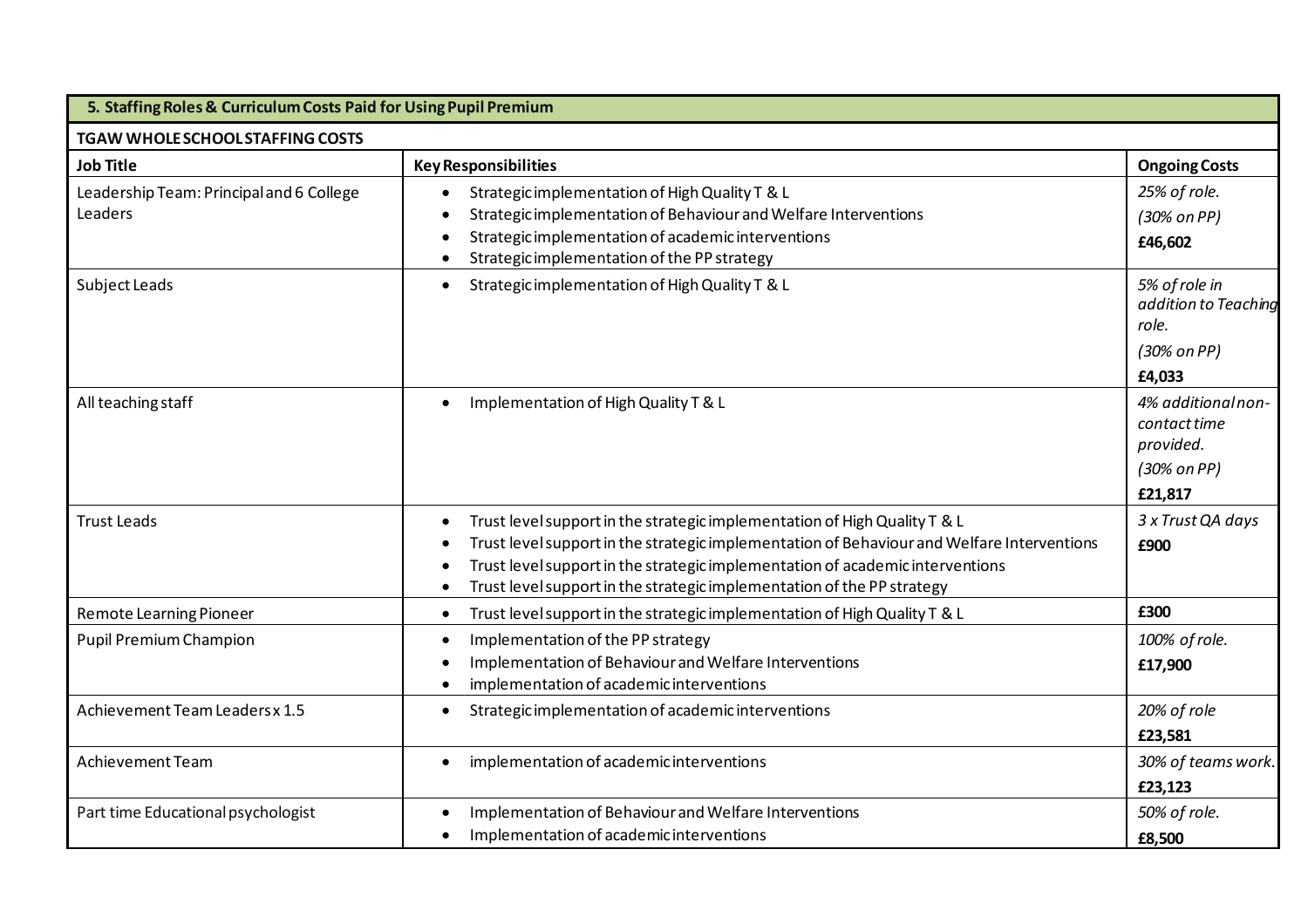| Behaviour Support and Welfare Mentor                       | Implementation of Behaviour and Welfare Interventions<br>$\bullet$                                                                                                                  | 40% of teams work.<br>£34,380 |
|------------------------------------------------------------|-------------------------------------------------------------------------------------------------------------------------------------------------------------------------------------|-------------------------------|
| Part Time Attendance Officer                               | Implementation of Behaviour and Welfare Interventions<br>$\bullet$                                                                                                                  | 60% of role.<br>£8,065        |
| Children looked after champion                             | Implementation of Behaviour and Welfare Interventions<br>$\bullet$                                                                                                                  | 50% of role<br>£12,285        |
| Safeguarding Team x 2                                      | Implementation of Behaviour and Welfare Interventions<br>$\bullet$                                                                                                                  | 30% of role.<br>£15,203       |
| Sixth form administrator / Careers Advisor                 | Implementation of Behaviour and Welfare Interventions<br>$\bullet$                                                                                                                  | 30% of role.<br>£7,549        |
|                                                            | <b>Total Cost</b>                                                                                                                                                                   | £224,238                      |
| <b>ADDITIONAL COSTS</b><br><b>Action</b>                   | <b>Rationale</b>                                                                                                                                                                    | <b>Ongoing Costs</b>          |
| <b>Books for English</b>                                   | Ensure PP students have the booksnecessary to fully engage in the English department's reading<br>initiative.                                                                       | £9,400                        |
| Revision Guides for Band A and B students (80<br>students) | To ensure band A and B students are supported in their home learning and are fully resourced to<br>develop healthy revision habits.                                                 | £500                          |
| <b>Funding of Music Lessons</b>                            | Funding to support PP students including band A and B accessing musical experiences / developing new<br>skills that will broaden cultural capital.                                  | £1500                         |
| Trip funding                                               | Funding to support PP students including band A and B accessing trips and visits.                                                                                                   | £200                          |
| Support with Uniform and equipment                         | To ensure that were uniform or equipment present as a potential barrier to students wellbeing,<br>attendance and engagement in school they receive support to resolve these issues. | £1000                         |
|                                                            | Total Cost £12,600                                                                                                                                                                  |                               |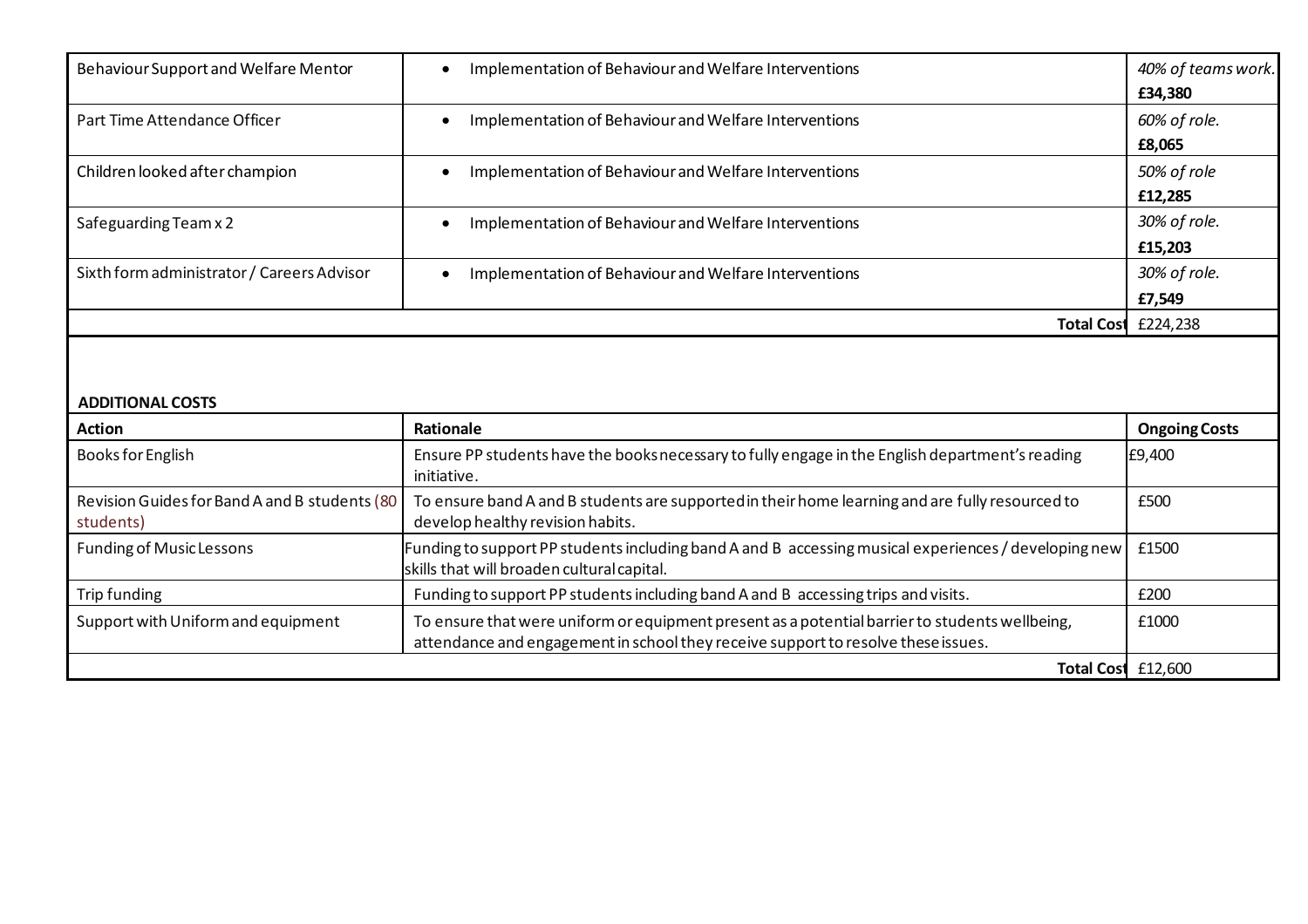# **Previous academic year 2019/2020- PP spending Review**

## **Total allocation =£230,945**

## i- Quality of teaching for all

| <b>Action</b>                                                 | Intended outcome                                                                                                                                                       | Estimated impact: Did you meet<br>the success criteria? (Include<br>impact on pupils not eligible for<br>PP, if appropriate).                                                                                                                                                                                                                                                                                                                                                        | Lessons learned (and whether<br>you will continue with this<br>approach)                                                                                                                                                                                        | Cost    |
|---------------------------------------------------------------|------------------------------------------------------------------------------------------------------------------------------------------------------------------------|--------------------------------------------------------------------------------------------------------------------------------------------------------------------------------------------------------------------------------------------------------------------------------------------------------------------------------------------------------------------------------------------------------------------------------------------------------------------------------------|-----------------------------------------------------------------------------------------------------------------------------------------------------------------------------------------------------------------------------------------------------------------|---------|
| Whole school focus on the<br>application and use of language. | 90% of books meet outlined PP<br>fundamental expectations<br>checklist regarding presentation<br>and written content.                                                  | Success criteria not fully met for<br>all students. Book looks<br>confirmed there is no difference<br>between the books of PP and<br>non-PP students with regards to<br>presentation and written<br>content. However, there is a<br>notable difference between<br>boys' and girls' books. Books of<br>PP boys do not show the same<br>high expectations of their peers.<br>Written content is less for this<br>group and students as a result<br>become disengaged with<br>learning. | Further work needed on<br>modelling high expectations and<br>teacher standards need to be<br>consistent for boys to make<br>progress in line with girls. Whole<br>school foci will continue with<br>their aim of embedding in all<br>subjects.                  | £60,000 |
| Whole school focus on the<br>proactivity of students.         | All learners to be proactive in<br>the majority of their subjects                                                                                                      | Proactivity is not yet embedded<br>in staff or student practice,<br>whether PP or non-PP. At last<br>learning habit data collection<br>pre-lockdown only 30% of all<br>students were seen to be<br>proactive in most of their<br>subjects.                                                                                                                                                                                                                                           | Further clarity needed on what<br>makes a proactive learner. More<br>time needed on the 3 strands;<br>curiosity, commitment and<br>courage before students can<br>master and put into practice.<br>Proactivity will continue to be a<br>focus in the classroom. | £30,000 |
| Priority underperforming Year<br>11 PP boys.                  | Raising achievement for PP<br>boys. Current P8 gap from end<br>of year 10 exams = $-1.02$ for PP<br>students (-2.12 compared to $-$<br>1.1). This gap will close to 0. | Success criteria was based on<br>students sitting their 2020<br>examinations. CAG P8 for PP<br>overall was +0.01 compared to<br>+0.39 for non-PP.                                                                                                                                                                                                                                                                                                                                    | Having a PP strategy committee<br>with a focus on a group of<br>students was very powerful and<br>helped to direct support as<br>needed. Meetings will be                                                                                                       | £30,000 |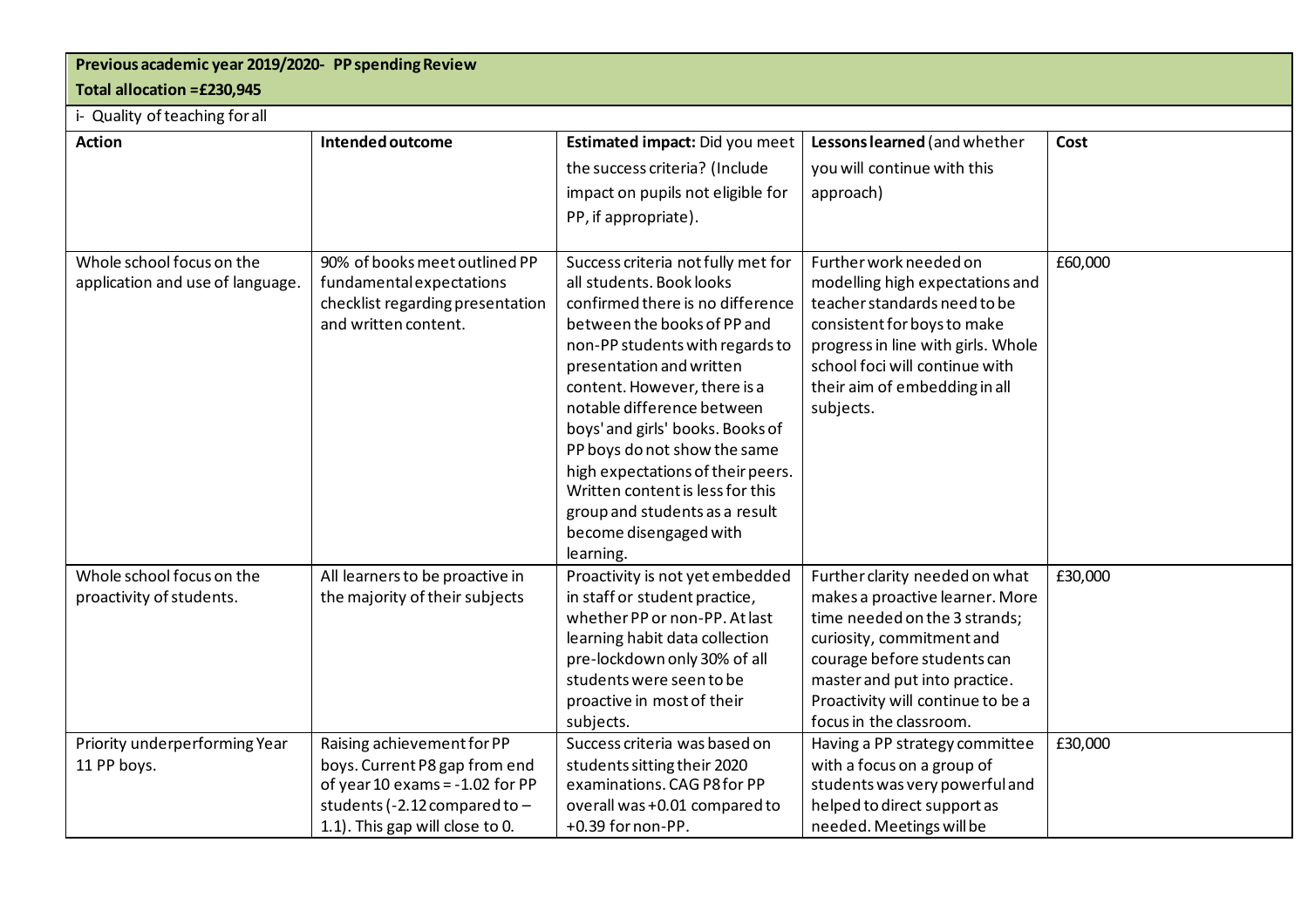|                                               |                                              | CAG P8 for PP boys was -0.73<br>with a gap of $-0.35$ .<br>Individual success stories were<br>apparent from the relationships<br>Year 11 boys developed with<br>their advocates. These successes<br>were both in their CAG, changes                                                        | reviewed to ensure accountable<br>staff are all included.                                                                                                                                                                                                                                   |         |
|-----------------------------------------------|----------------------------------------------|--------------------------------------------------------------------------------------------------------------------------------------------------------------------------------------------------------------------------------------------------------------------------------------------|---------------------------------------------------------------------------------------------------------------------------------------------------------------------------------------------------------------------------------------------------------------------------------------------|---------|
|                                               |                                              | in their proactivity prior to<br>lockdown and improvements in<br>their mock results.                                                                                                                                                                                                       |                                                                                                                                                                                                                                                                                             |         |
| Proactivity: Transition from KS3<br>into KS4. | Closing the progress gap in year<br>9 to 10. | Success criteria cannot be<br>measured as no internal<br>checkpoints/end of year<br>examinations can confirm<br>attainment gap. Proactivity with<br>this year group saw an increased<br>engagement in reading and<br>Shakespeare for a group of<br>higher/middle ability boys<br>targeted. | The additional enrichment<br>opportunities linked to<br>proactivity cannot continue this<br>academic year due to covid-19<br>restrictions for mass<br>gatherings/school visits. Despite<br>this, targeted groups of<br>individuals will be closely<br>monitored during their<br>transition. | £10,000 |
|                                               |                                              |                                                                                                                                                                                                                                                                                            |                                                                                                                                                                                                                                                                                             |         |
| ii- Targeted support                          |                                              |                                                                                                                                                                                                                                                                                            |                                                                                                                                                                                                                                                                                             |         |
| <b>Action</b>                                 | Intended outcome                             | Estimated impact: Did you meet<br>the success criteria? (Include<br>impact on pupils not eligible for<br>PP, if appropriate).                                                                                                                                                              | Lessons learned (and whether<br>you will continue with this<br>approach)                                                                                                                                                                                                                    | Cost    |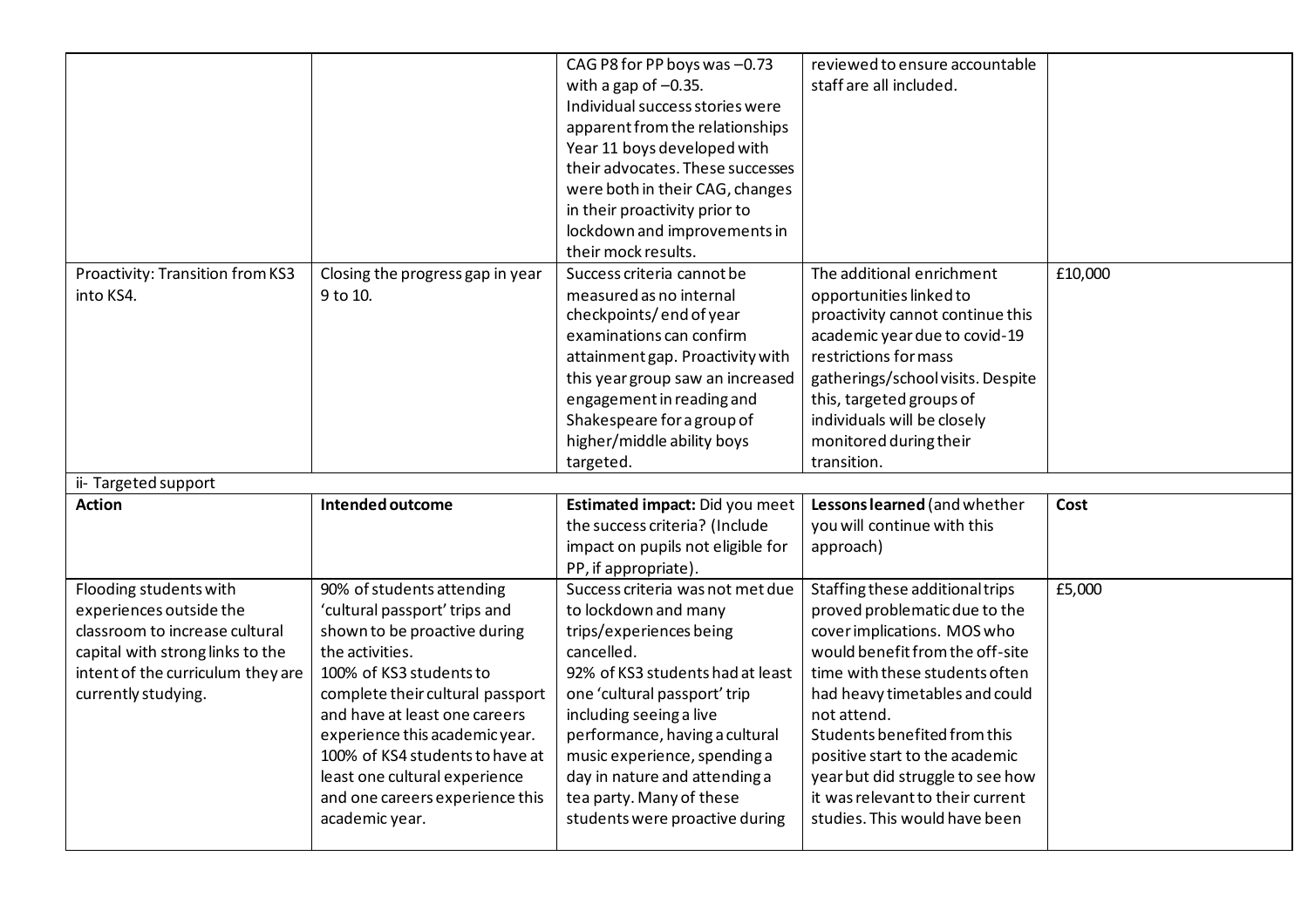|                                             |                                                                                                                                                                                                                                                                          | these experiences. 76% had 2 or<br>more experiences.<br>63% of KS4 students had either<br>a cultural or careers experience.<br>Only 10% had both.                                                                                                                                                                                                                                        | improved if supported by their<br>class teacher.<br>This cannot continue this<br>academic year due to covid-19<br>restrictions, however, cultural<br>capital remains a focus.                                                                                                                     |         |
|---------------------------------------------|--------------------------------------------------------------------------------------------------------------------------------------------------------------------------------------------------------------------------------------------------------------------------|------------------------------------------------------------------------------------------------------------------------------------------------------------------------------------------------------------------------------------------------------------------------------------------------------------------------------------------------------------------------------------------|---------------------------------------------------------------------------------------------------------------------------------------------------------------------------------------------------------------------------------------------------------------------------------------------------|---------|
| Harness emotional literacy                  | 90% of middle ability boys focus<br>group consistently make<br>progress in their reading<br>comprehension intervention.<br>90% of PP students can<br>structure an informed opinion<br>about what they have seen,<br>heard or read.                                       | 50% of the boys met the success<br>criteria shown by an<br>improvement over time in their<br>reading age. 60% of this group<br>were seen to be consistently<br>engaged in the intervention and<br>enjoyed attending.<br>Only 20% of students could<br>create a structured written<br>opinion. Students verbal<br>opinions were more informed<br>but could not be translated to<br>paper. | Modelling over time is needed<br>to allow students to capture<br>their emotions of an experience<br>on paper.<br>Emotional literacy will remain a<br>focus through English to support<br>extended writing.                                                                                        | £1,500  |
| iii- Other approaches                       |                                                                                                                                                                                                                                                                          |                                                                                                                                                                                                                                                                                                                                                                                          |                                                                                                                                                                                                                                                                                                   |         |
| <b>Action</b>                               | Intended outcome                                                                                                                                                                                                                                                         | Estimated impact: Did you meet<br>the success criteria? (Include<br>impact on pupils not eligible for<br>PP, if appropriate).                                                                                                                                                                                                                                                            | Lessons learned (and whether<br>you will continue with this<br>approach)                                                                                                                                                                                                                          | Cost    |
| Increase attendance for all PP<br>students. | Average PP attendance is at<br>least 95% and there is no gap<br>between PP and non-PP<br>Students below 93% attendance<br>(showing no signs of increase) to<br>be put on a PAP with AWO,<br>parents and CL and attendance<br>will improve to 95% following<br>half-term. | Success criteria was not met.<br>Attendance for PP students prior<br>to lockdown was 93.4%<br>compared to 95% for non-PP,<br>keeping the gap at 1.6%.<br>However, this was +0.3% for PP<br>compared to the same time last<br>year, whereas non-PP was only<br>$+0.1%$<br>PAP meetings remain varied                                                                                      | Attendance will remain a focus<br>for all students, particularly<br>disadvantaged. Safeguarding<br>and the welfare of students<br>remains paramount in<br>supporting attendance and<br>avoiding emotionally based<br>school avoidance (EBSA)<br>becoming persistent absence or<br>school refusal. | £14,500 |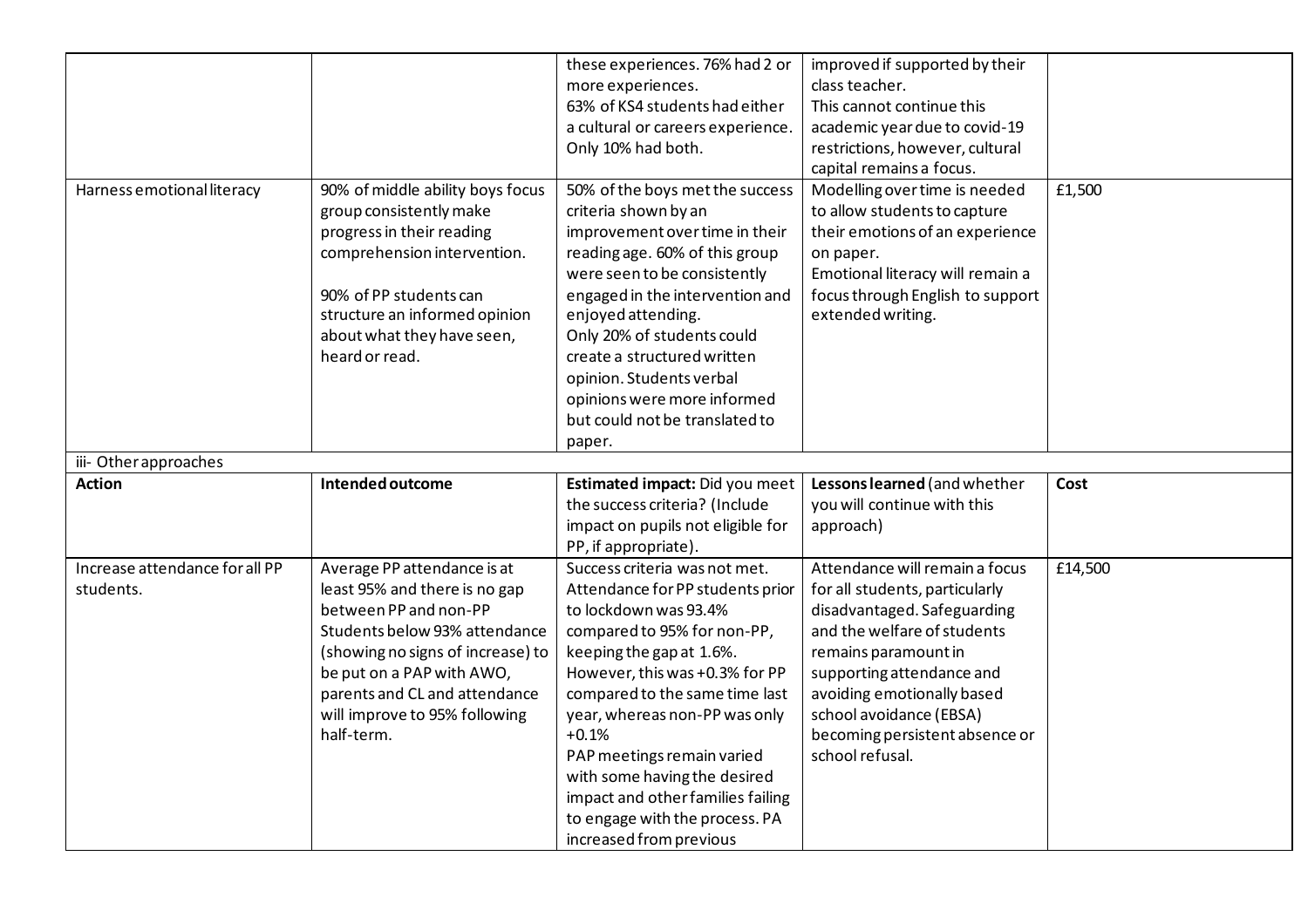|                               |                                  |                               | academic year from 17.9% in                                        |                 |                             |                                                             |                       |                                  |                   |         |
|-------------------------------|----------------------------------|-------------------------------|--------------------------------------------------------------------|-----------------|-----------------------------|-------------------------------------------------------------|-----------------------|----------------------------------|-------------------|---------|
|                               |                                  |                               | 18/19 to 19.5% in 19/20.                                           |                 |                             |                                                             |                       |                                  |                   |         |
| Behaviour support through     | Reduction in fixed term          |                               | Fixed term exclusions for PP                                       |                 |                             |                                                             |                       | Behaviour support needs to be    |                   | £65,000 |
| TATE, Thrive and other        | exclusion for PP students from   | students has reduced to 5.6%, |                                                                    |                 | in line with information we |                                                             |                       |                                  |                   |         |
| interventions.                | 6.3% to be in line with national |                               | nearly in line with national non-                                  |                 |                             | know about students ACEs and                                |                       |                                  |                   |         |
|                               | non-PP (5.46%)                   |                               | PP. High expectations regarding                                    |                 |                             |                                                             |                       | how this impacts their levels of |                   |         |
|                               | Reduction in behaviour points    |                               | behaviour means non-PPFT                                           |                 |                             |                                                             |                       | toxic stress in and out of the   |                   |         |
|                               | for top 10 behaviour concern PP  |                               | exclusions is 2.5%                                                 |                 |                             |                                                             | classroom. Inaccurate |                                  |                   |         |
|                               | students from 2018-2019.         |                               | 77% of PP students in the top 10                                   |                 |                             |                                                             |                       | information from primary         |                   |         |
|                               |                                  |                               | showed a reduction in                                              |                 |                             |                                                             |                       | schools meant students were      |                   |         |
|                               |                                  |                               | behaviour points up until                                          |                 |                             |                                                             |                       | missed off the triaged support   |                   |         |
|                               |                                  |                               | lockdown. 2 students showed an                                     |                 |                             |                                                             |                       | list allowing behaviour to       |                   |         |
|                               |                                  |                               | increase compared to the                                           |                 |                             |                                                             | escalate early.       |                                  |                   |         |
|                               |                                  |                               | previous year. 5 PP students                                       |                 |                             |                                                             |                       | Behaviour points have increased  |                   |         |
|                               |                                  |                               | with the highest behaviour                                         |                 |                             |                                                             |                       | for some students due to         |                   |         |
|                               |                                  |                               | points were new year 7 cohort.                                     |                 |                             |                                                             |                       | changes in detention policy.     |                   |         |
| Support family engagement and | 80% of PP parents receive face   | Year                          | Appointments                                                       | PP              | Number of                   | Number of                                                   | Home visits           | End PP                           | Gap for<br>PP and | £10,000 |
| welfare.                      | to face feedback regarding       |                               | made by SEJ                                                        | attendance<br>% | 1:1<br>meetings in          | PP parents<br>called for                                    | made to<br>deliver    | attendance<br>%                  | Non-PP            |         |
|                               | progress of their child.         |                               |                                                                    |                 | school                      | feedback                                                    | feedback              | (excluding<br>calls)             |                   |         |
|                               | 100% of children are correctly   | Year                          | 6                                                                  | 68%             |                             |                                                             |                       | 68%                              | $-20%$            |         |
|                               | dressed, equipped and fed.       | $\overline{7}$<br>Year        | 5                                                                  | (44/65)<br>58%  |                             | Arranged meetings not attended<br>due to lockdown in March. |                       | 62%                              | $-22%$            |         |
|                               |                                  | 8                             |                                                                    | (30/52)         |                             |                                                             |                       |                                  |                   |         |
|                               |                                  | Year<br>9                     | 1                                                                  | 51%<br>(27/53)  | 5                           | $\mathbf 0$                                                 | $\mathbf{1}$          | 62%                              | $-15%$            |         |
|                               |                                  | Year<br>10                    | $\overline{7}$                                                     | 74%<br>(57/77)  | $\overline{5}$              | $\mathbf 0$                                                 | $\mathbf{1}$          | 82%                              | 0%                |         |
|                               |                                  | Year                          | 9                                                                  | 60%             | 5                           | $\boldsymbol{0}$                                            | $\overline{2}$        | 74%                              | $-6%$             |         |
|                               |                                  | 11                            |                                                                    | (25/43)         |                             |                                                             |                       |                                  |                   |         |
|                               |                                  |                               | Success criteria was hindered by lockdown the restrictions         |                 |                             |                                                             |                       |                                  |                   |         |
|                               |                                  |                               | associated with this. For other year groups where 80% was not      |                 |                             |                                                             |                       |                                  |                   |         |
|                               |                                  |                               | achieved, the time associated with 1:1 meeting was a limiting      |                 |                             |                                                             |                       |                                  |                   |         |
|                               |                                  |                               | factor. 2 parent's evenings were the weeks following Christmas     |                 |                             |                                                             |                       |                                  |                   |         |
|                               |                                  |                               | holidays making it difficult for many families to attend.          |                 |                             |                                                             |                       |                                  |                   |         |
|                               |                                  |                               | Parents evenings are uncertain upon the return to school following |                 |                             |                                                             |                       |                                  |                   |         |
|                               |                                  |                               | Covid-19. Plans will be made to support vulnerable parents in      |                 |                             |                                                             |                       |                                  |                   |         |
|                               |                                  |                               | receiving the same feedback as other families and individual plans |                 |                             |                                                             |                       |                                  |                   |         |
|                               |                                  |                               | will be made including the use of technology where appropriate.    |                 |                             |                                                             |                       |                                  |                   |         |
|                               |                                  |                               | Details to be confirmed in line with government guidance and TGAT  |                 |                             |                                                             |                       |                                  |                   |         |
|                               |                                  | policies.                     |                                                                    |                 |                             |                                                             |                       |                                  |                   |         |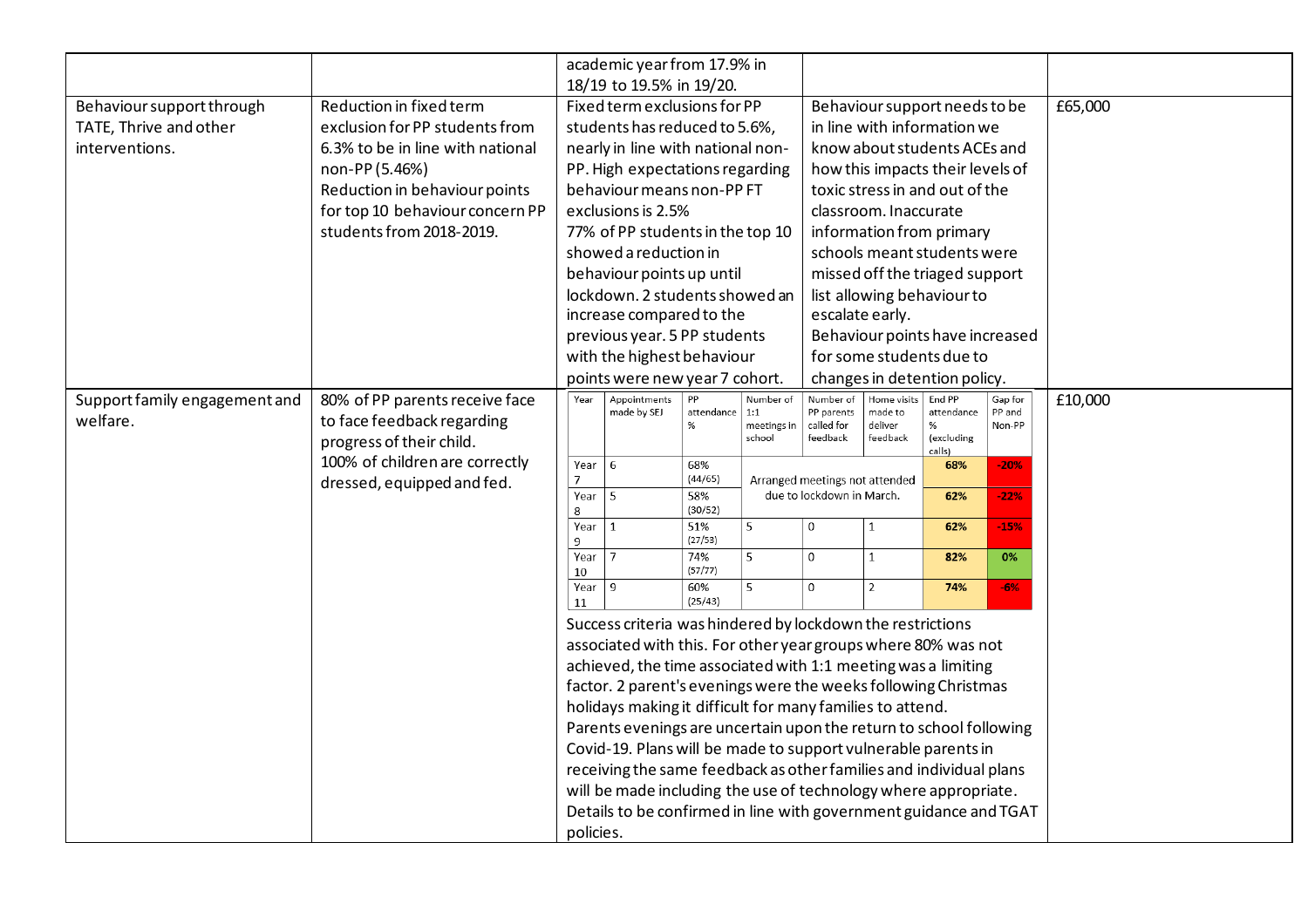|                              |                                 | Ongoing support was offered throughout the year regarding     |                                   |        |
|------------------------------|---------------------------------|---------------------------------------------------------------|-----------------------------------|--------|
|                              |                                 | welfare and a budget set aside for uniform queries.           |                                   |        |
| Increasing cultural capital, | 100% of students have a life    | 95% of students at the academy                                | Despite funding support, some     | £5,000 |
| careers awareness and        | changing experience whilst at   | had an enrichment experience                                  | students and families are of a    |        |
| experiences.                 | the academy and attend at least | between September 2019 and                                    | fixed mindset regarding trips     |        |
|                              | one enrichment and career       | March 2020. This is more than                                 | and life changing experiences as  |        |
|                              | opportunity each academic year. | last academic year despite                                    | it is outside of their comfort    |        |
|                              |                                 | lockdown for 4 months of the                                  | zone. This has made it            |        |
|                              |                                 | year. Restrictions have                                       | impossible to achieve the 100%    |        |
|                              |                                 | prevented students having                                     | target however, expectations      |        |
|                              |                                 | enrichment and career                                         | will remain high. Covid-19        |        |
|                              |                                 | restrictions will make life<br>opportunities. In many cases a |                                   |        |
|                              |                                 | career trip was the only                                      | changing trips abroad             |        |
|                              |                                 | enrichment activity.                                          | challenging for the future. It is |        |
|                              |                                 | Life changing trips last year                                 | important to remember for         |        |
|                              |                                 | included NYC and Barcelona                                    | some children, the experience of  |        |
|                              |                                 | which were well attended by PP                                | shared joy with 'emotionally      |        |
|                              |                                 | students with funding support.                                | available adults are life         |        |
|                              |                                 |                                                               | changing' (Julia Bird, Trauma     |        |
|                              |                                 |                                                               | informed schools UK)              |        |